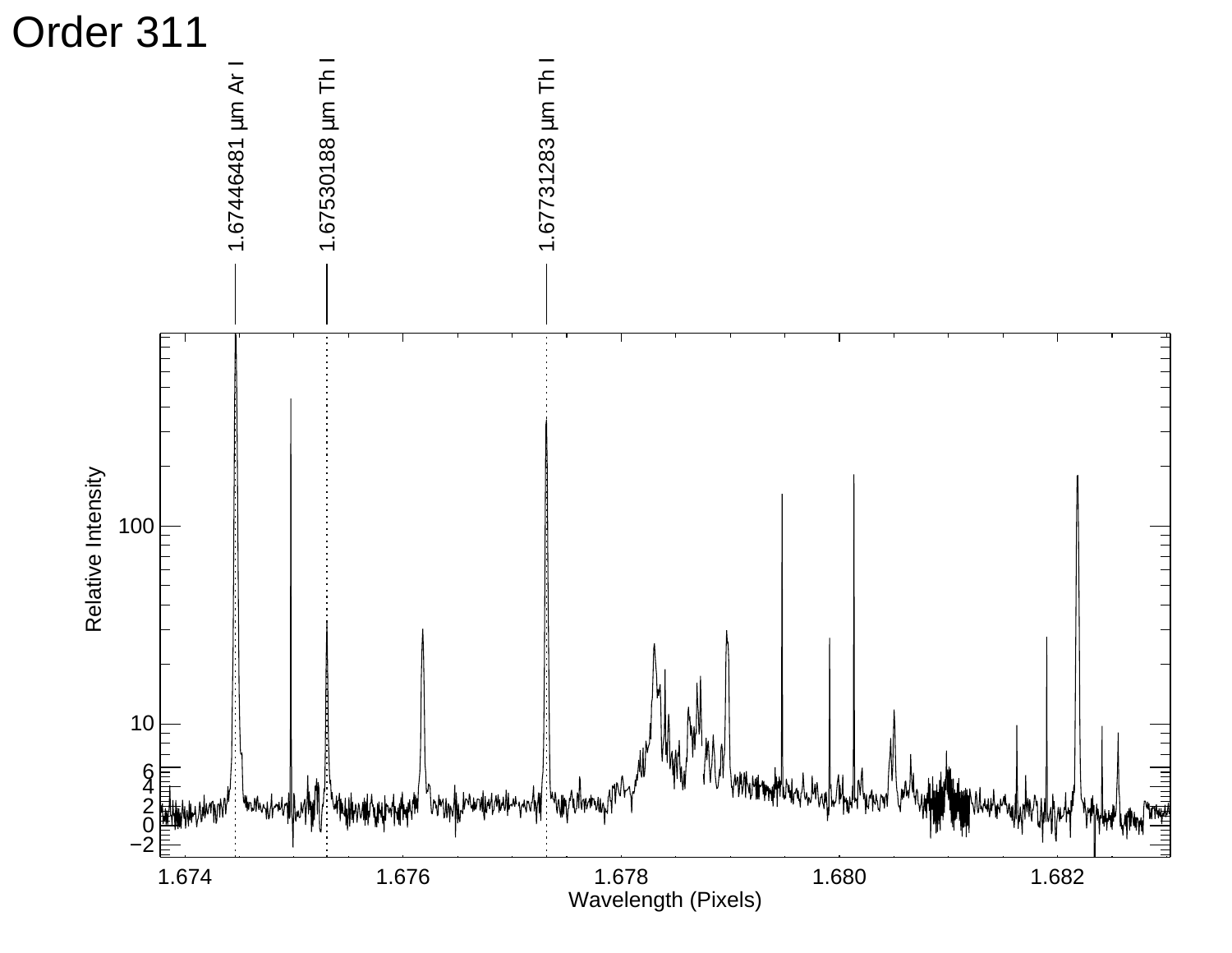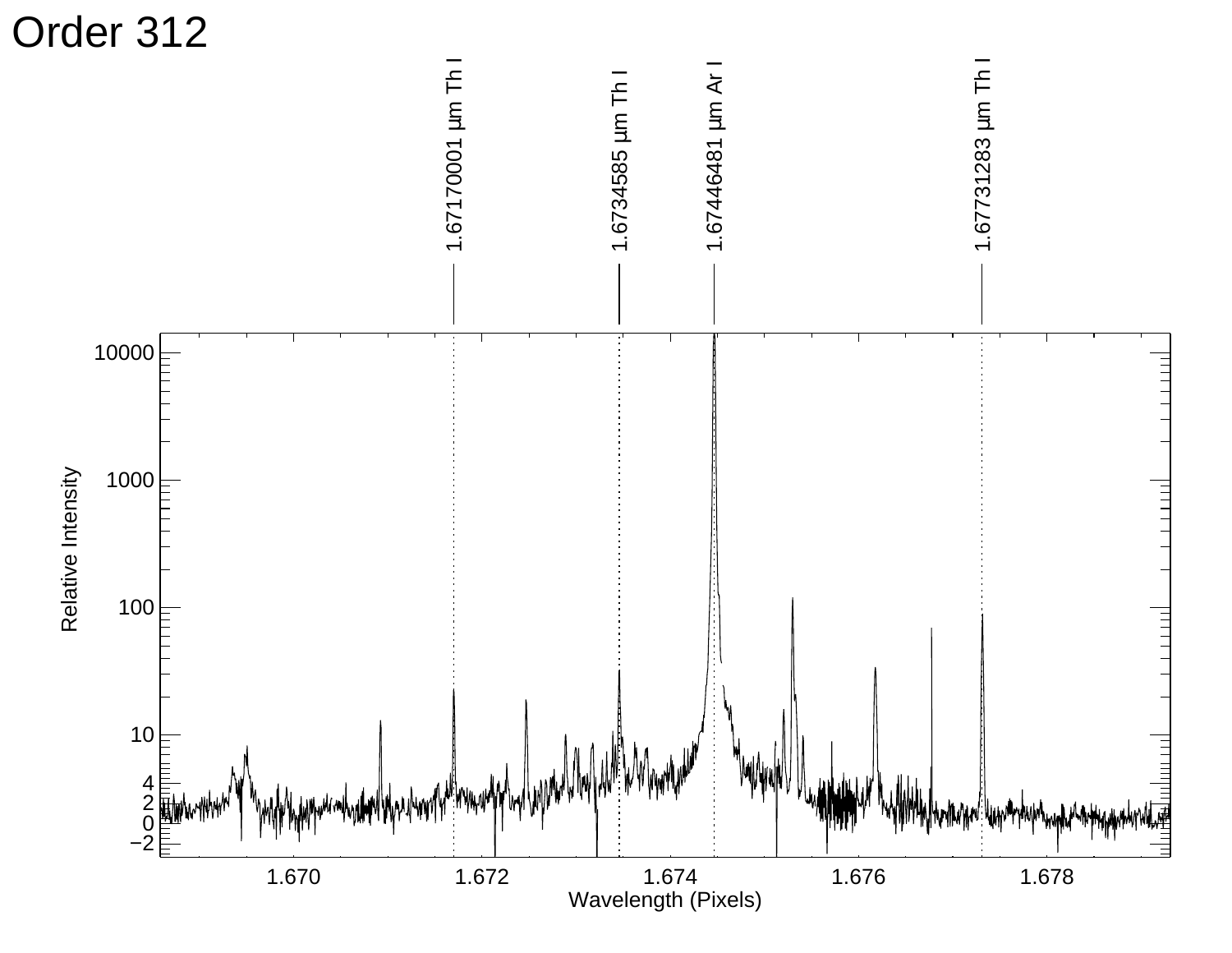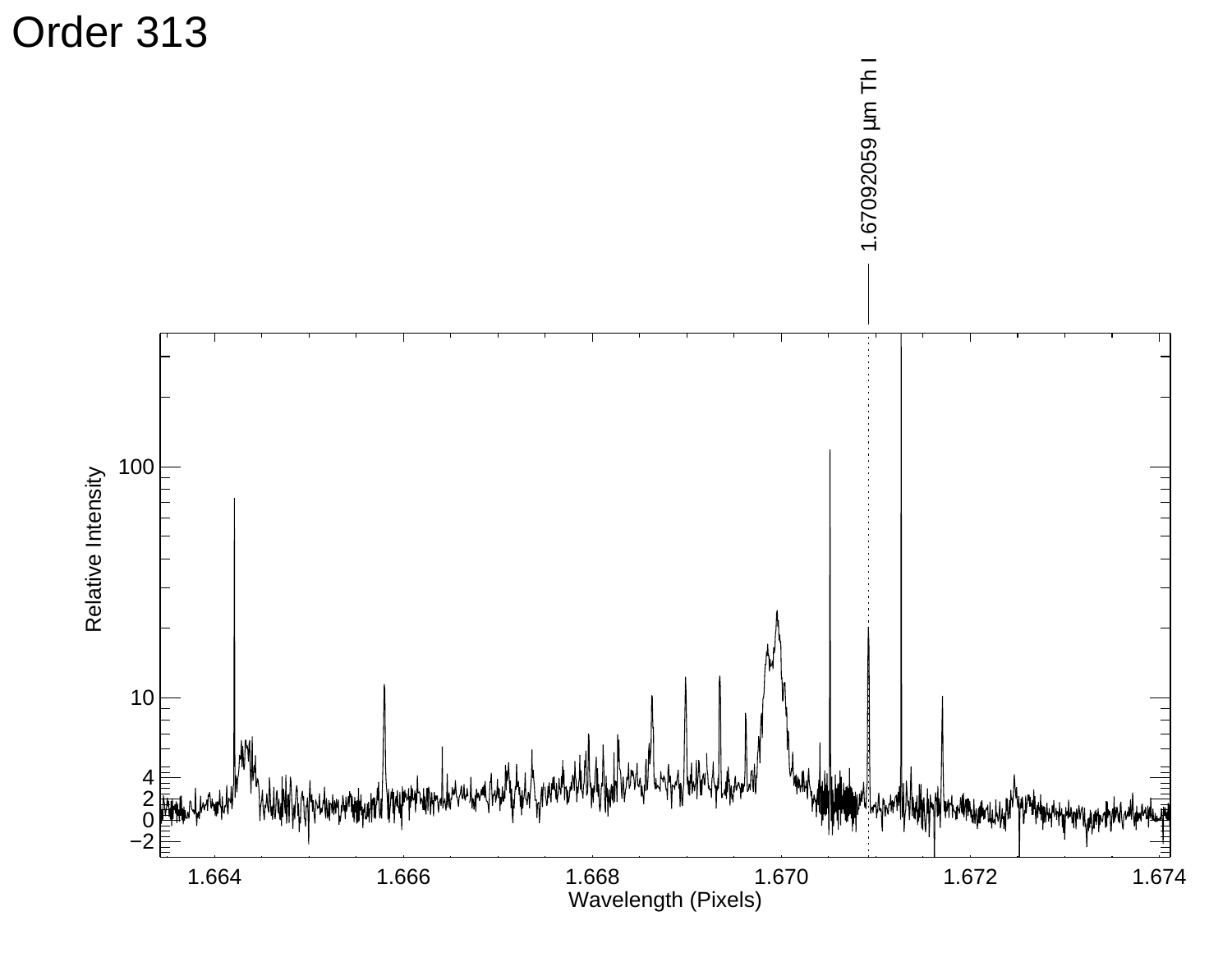Order 314

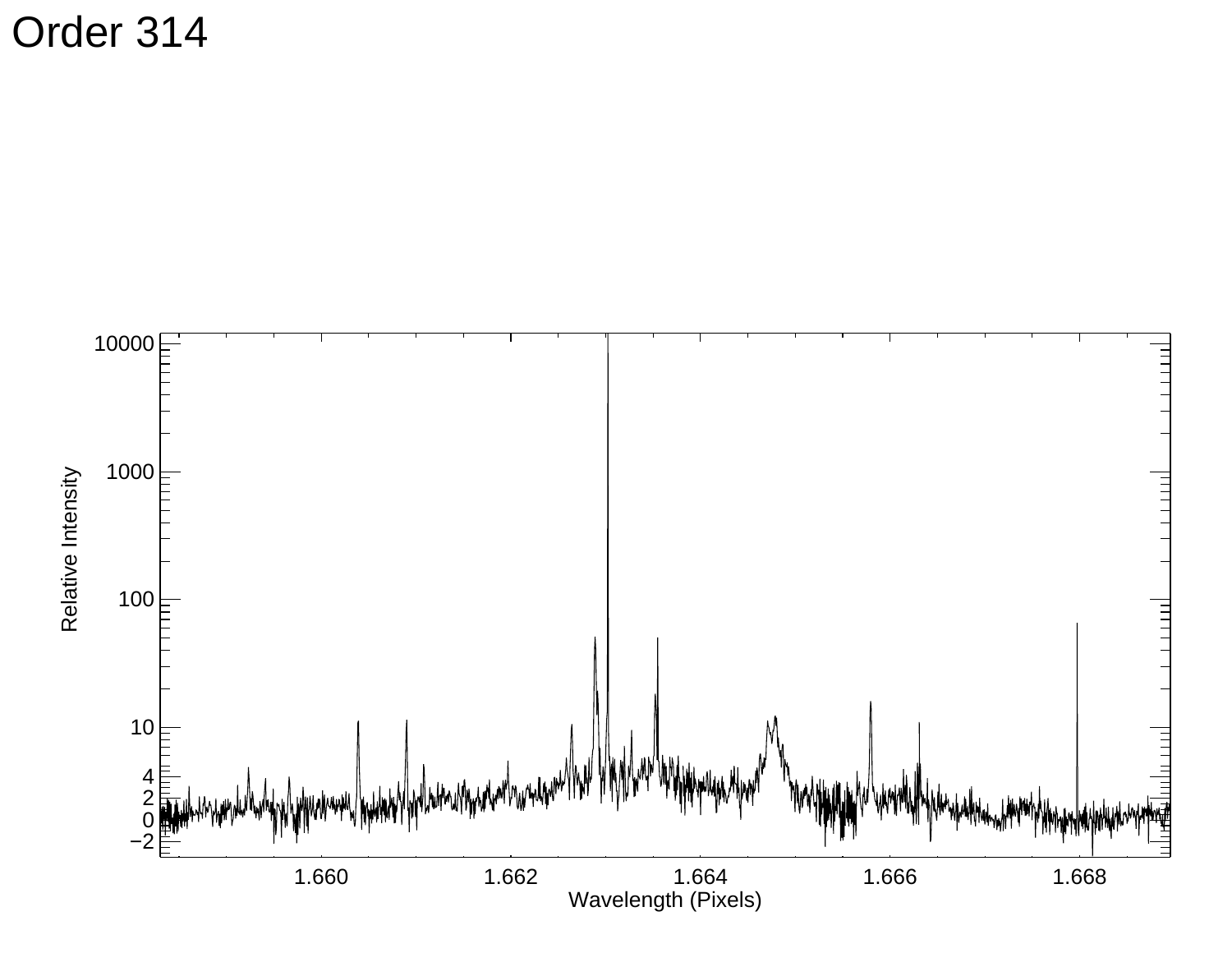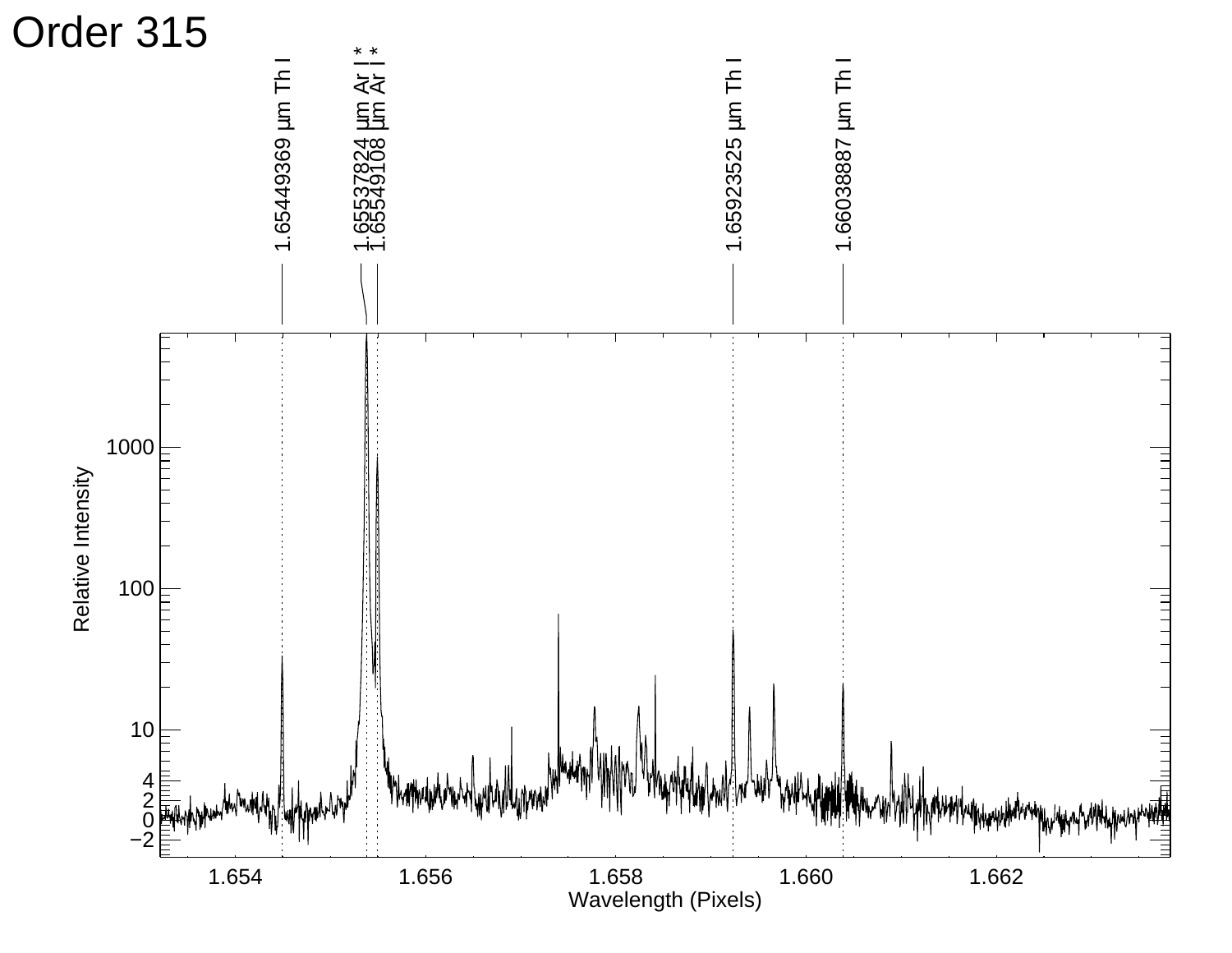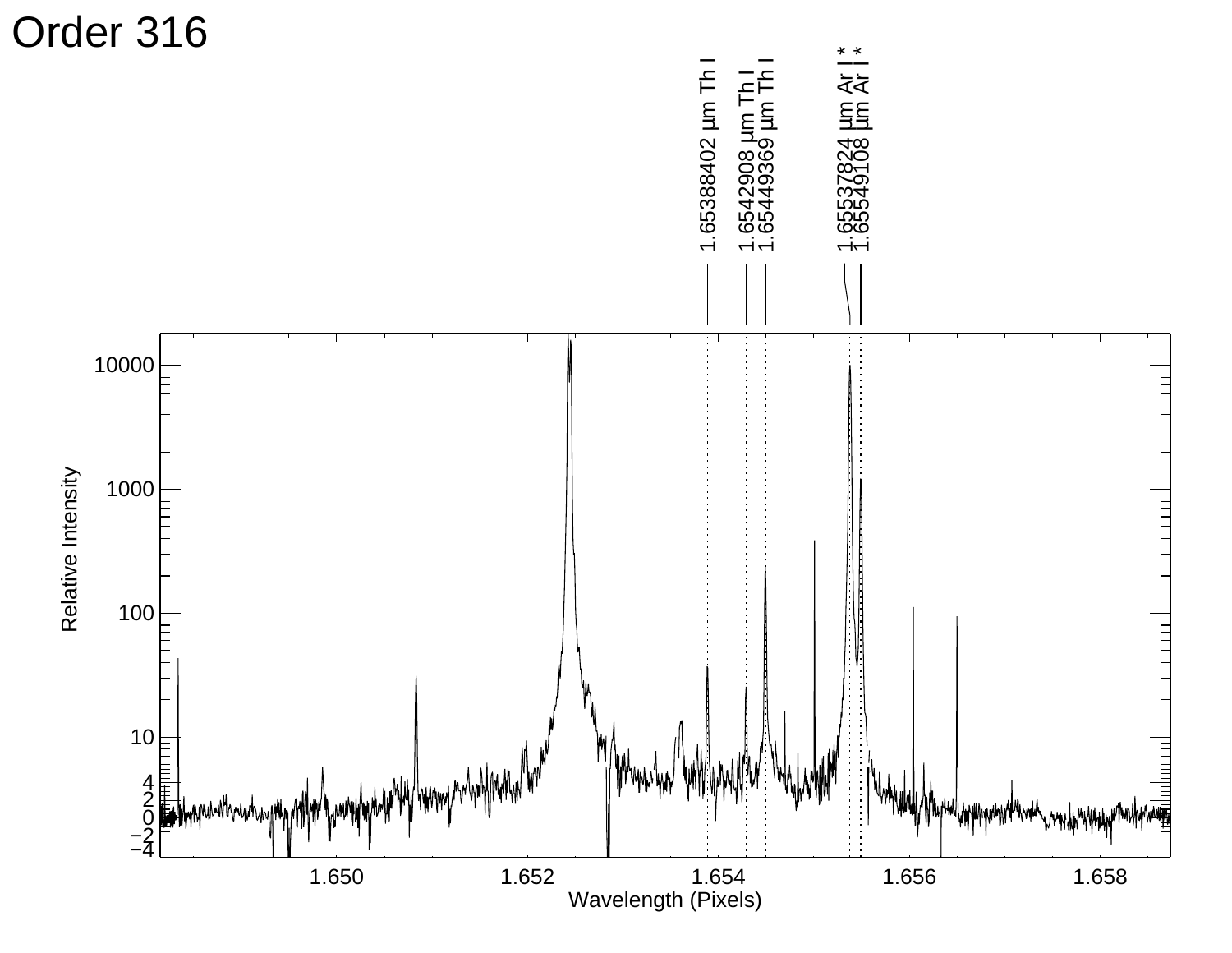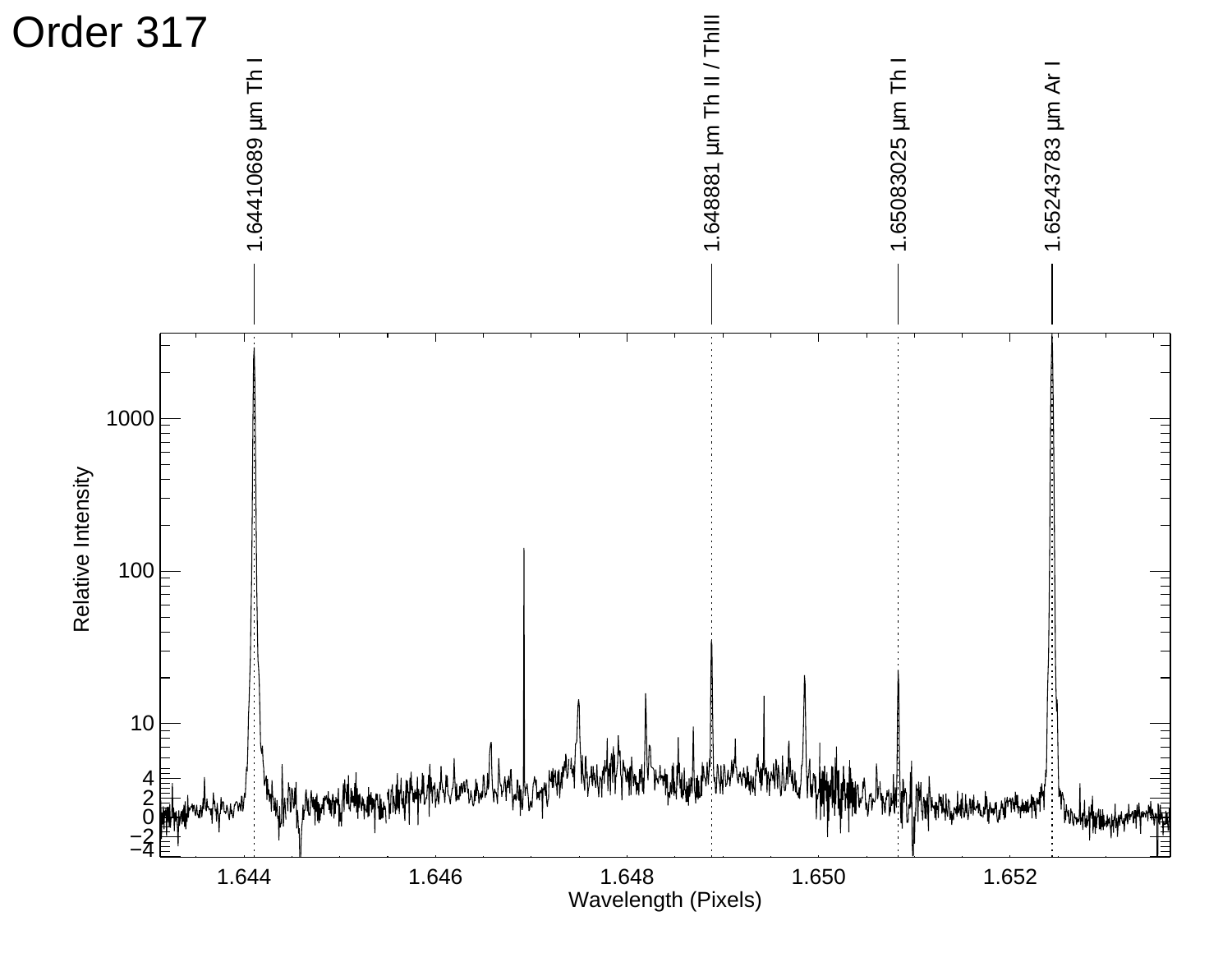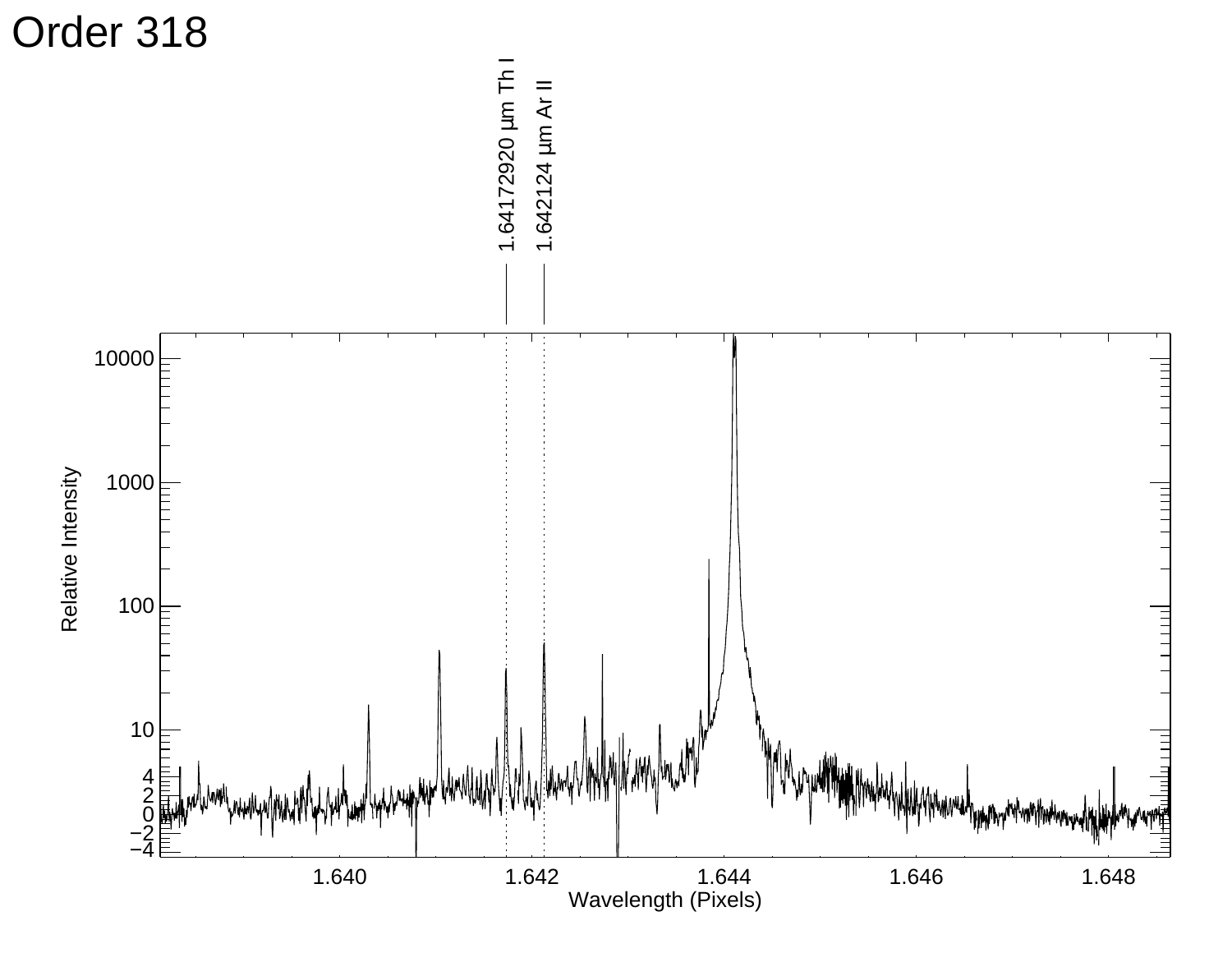Order 319

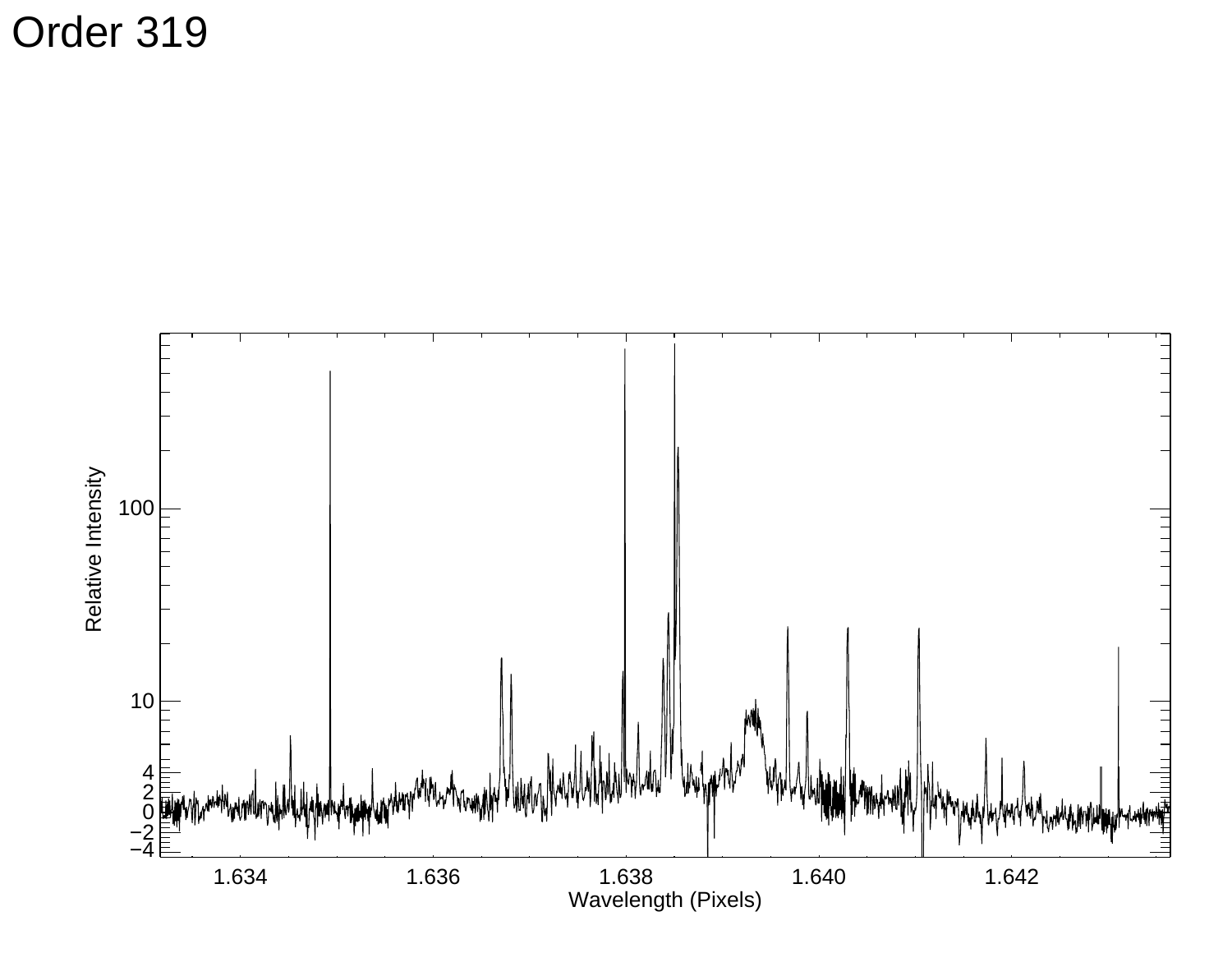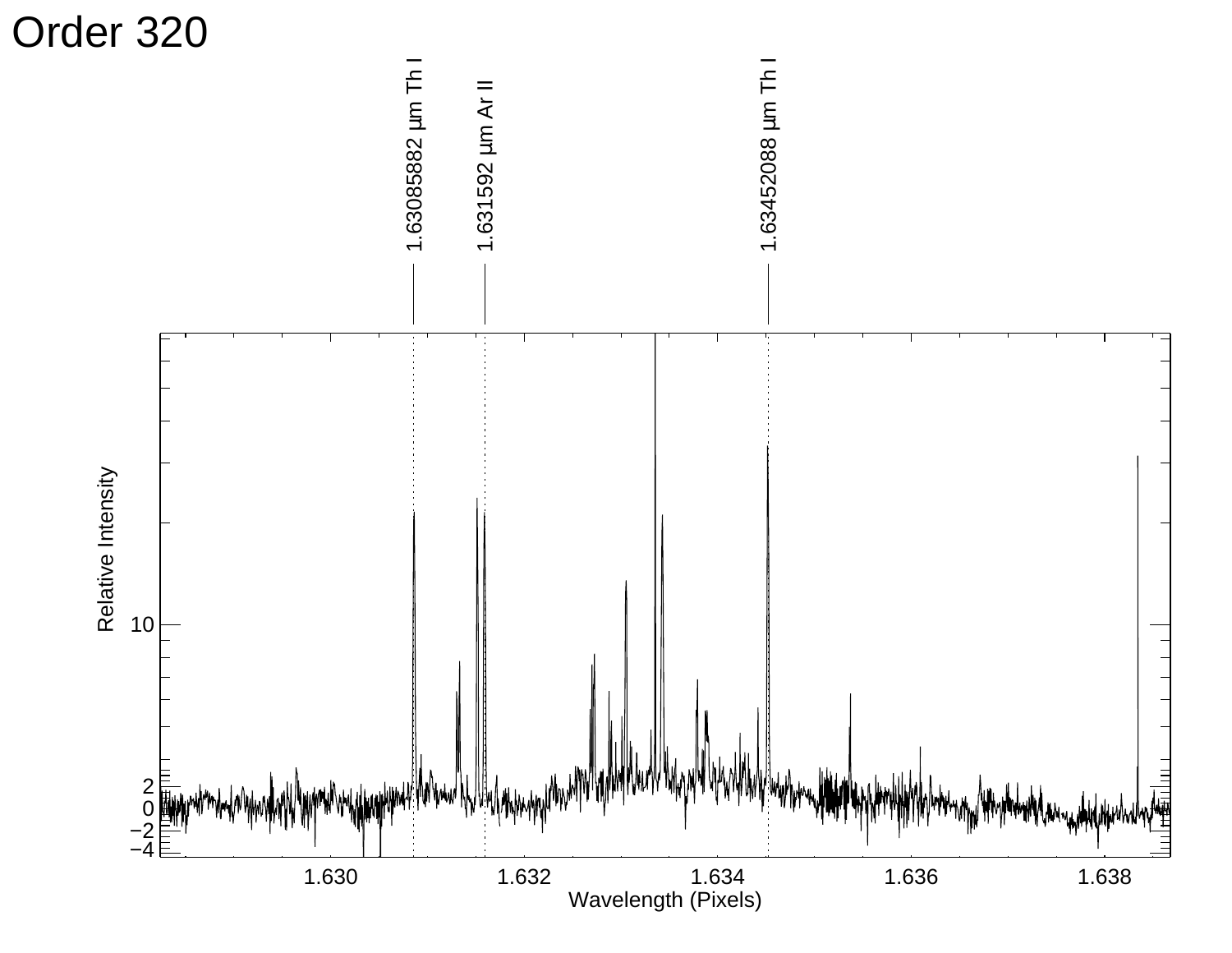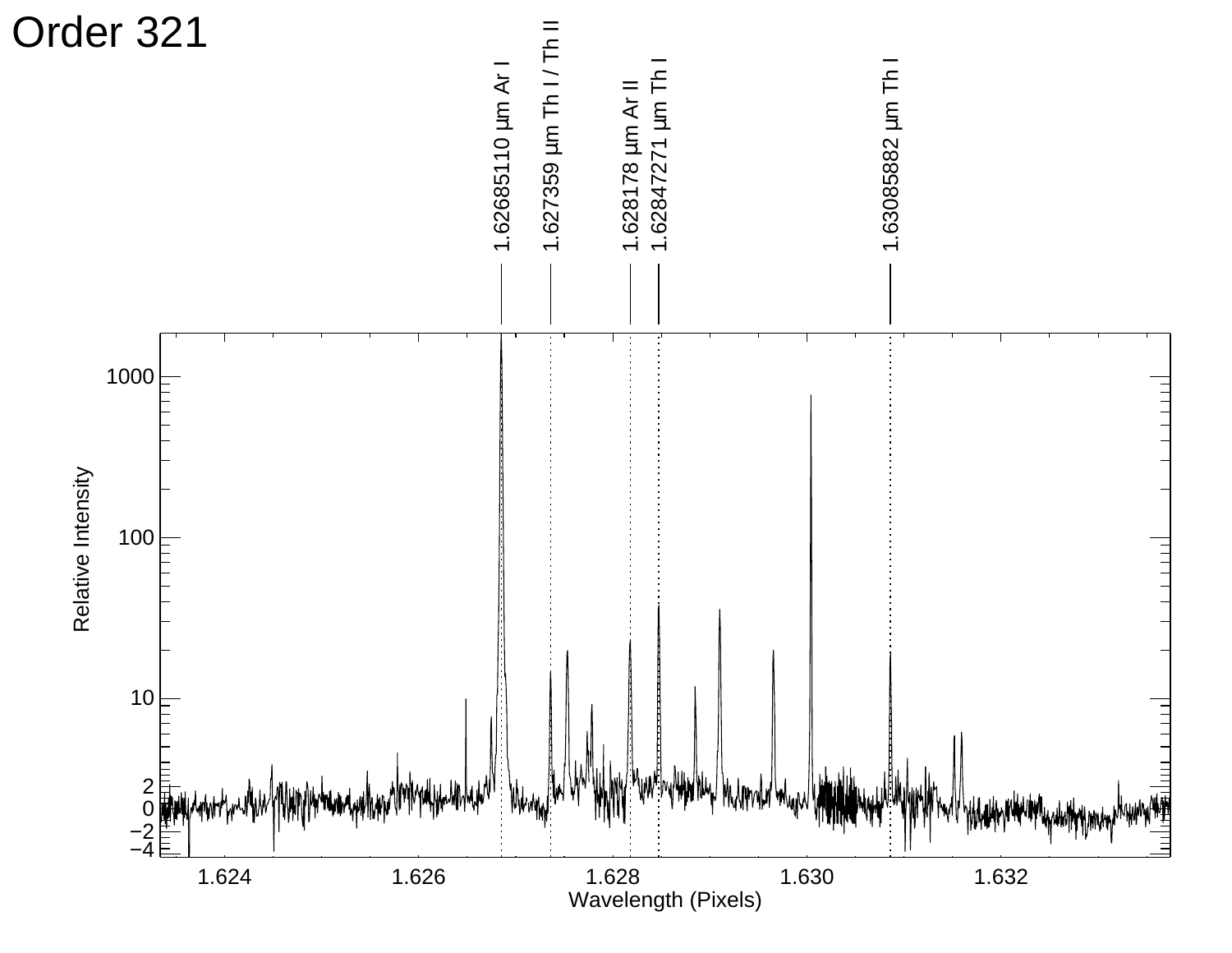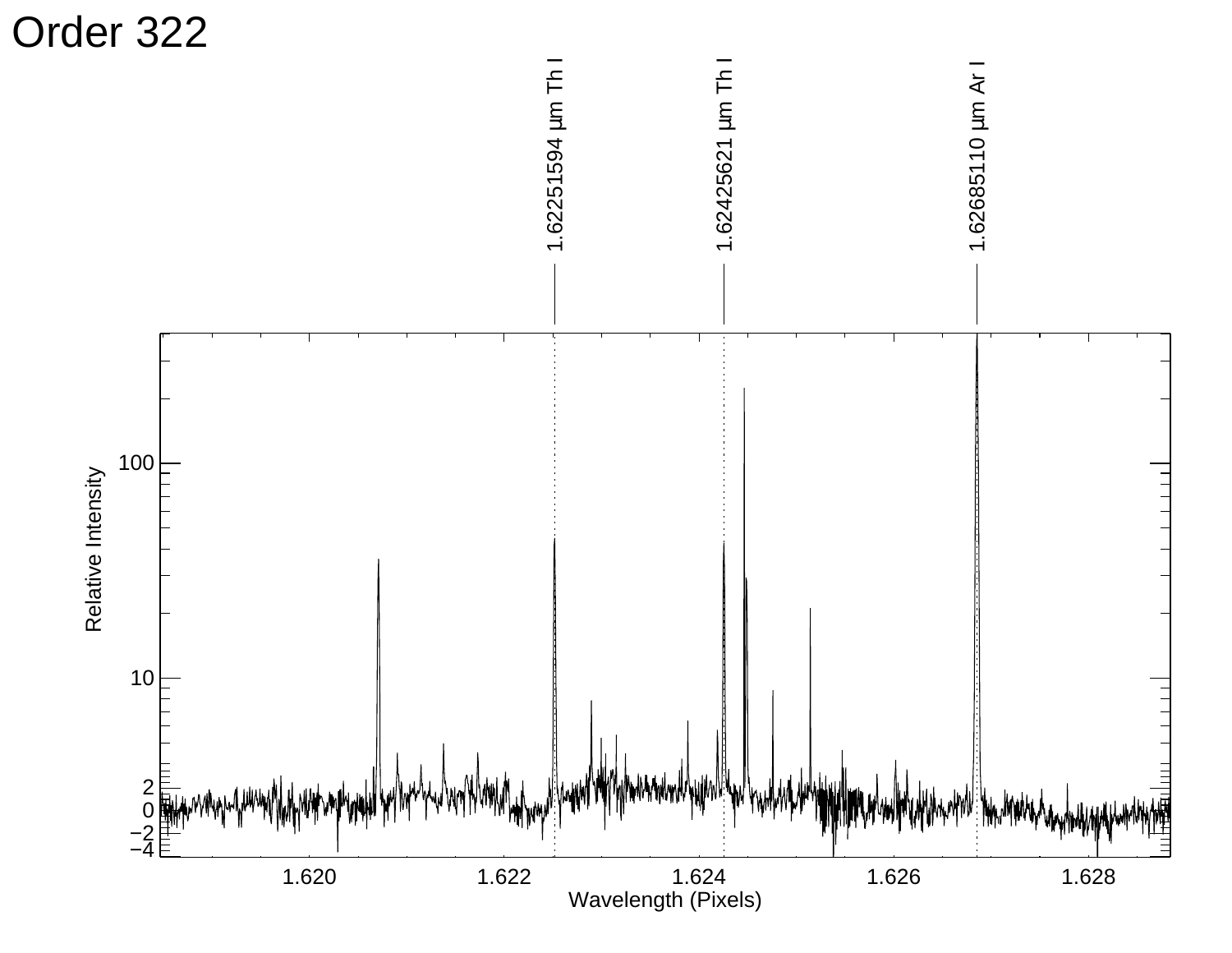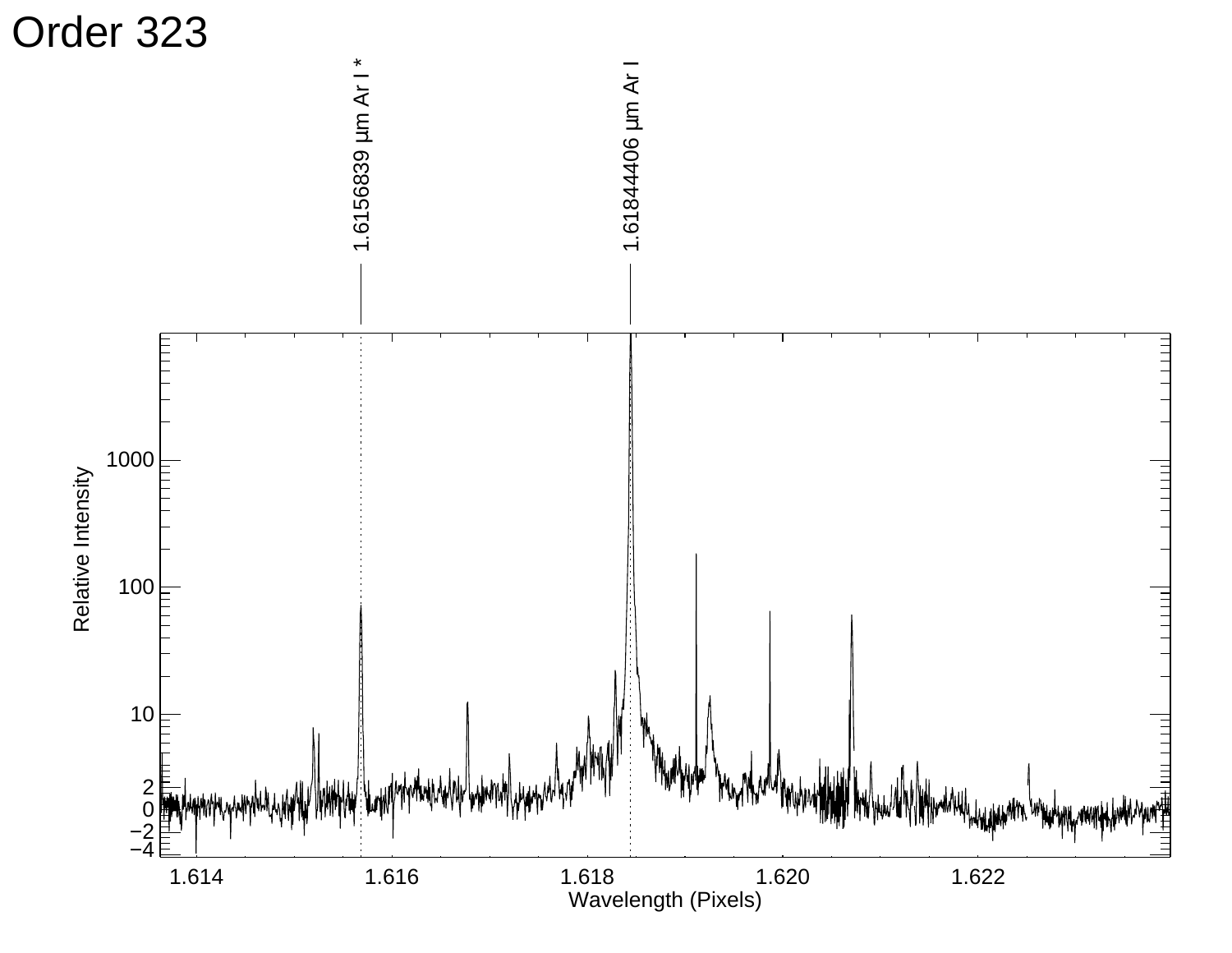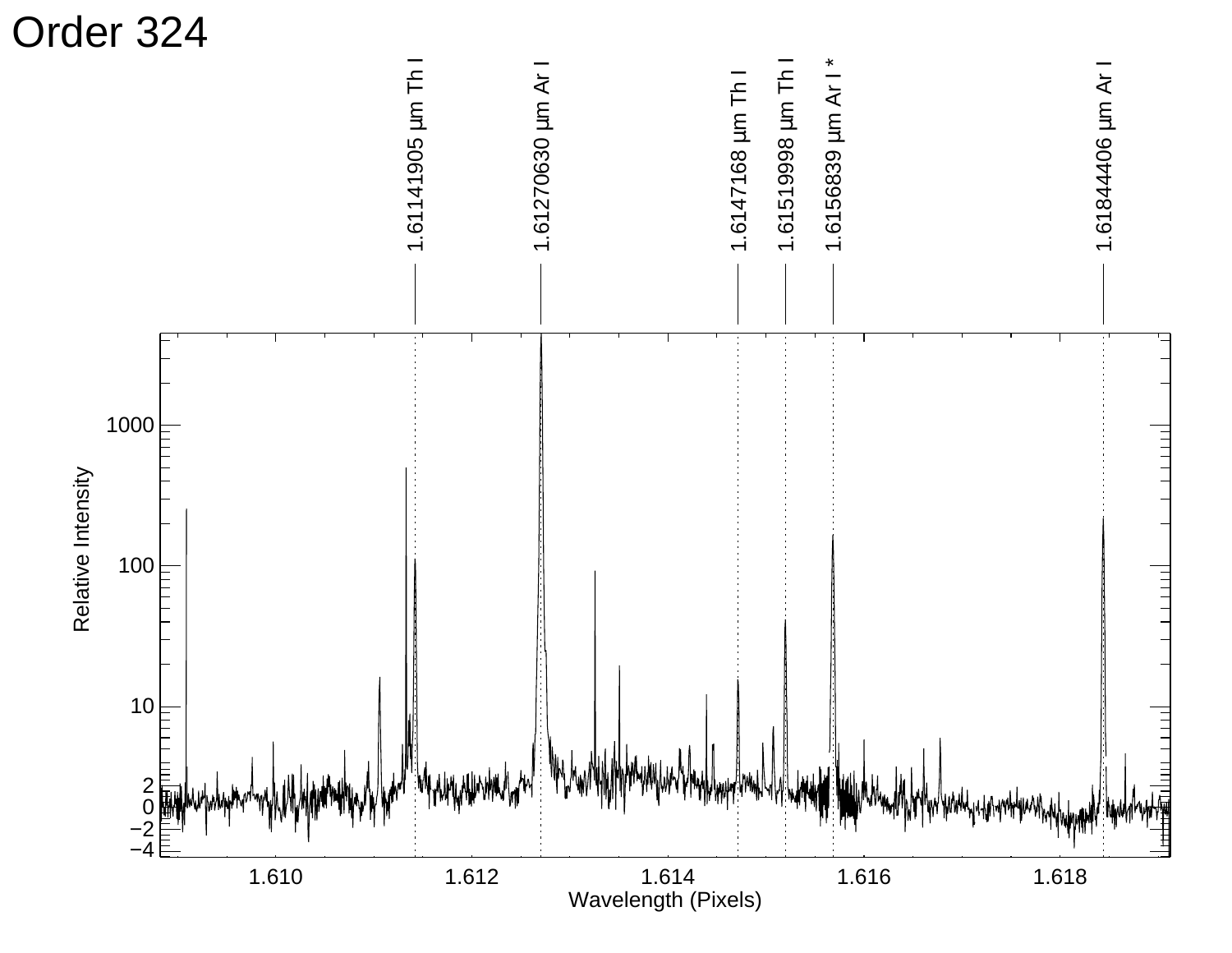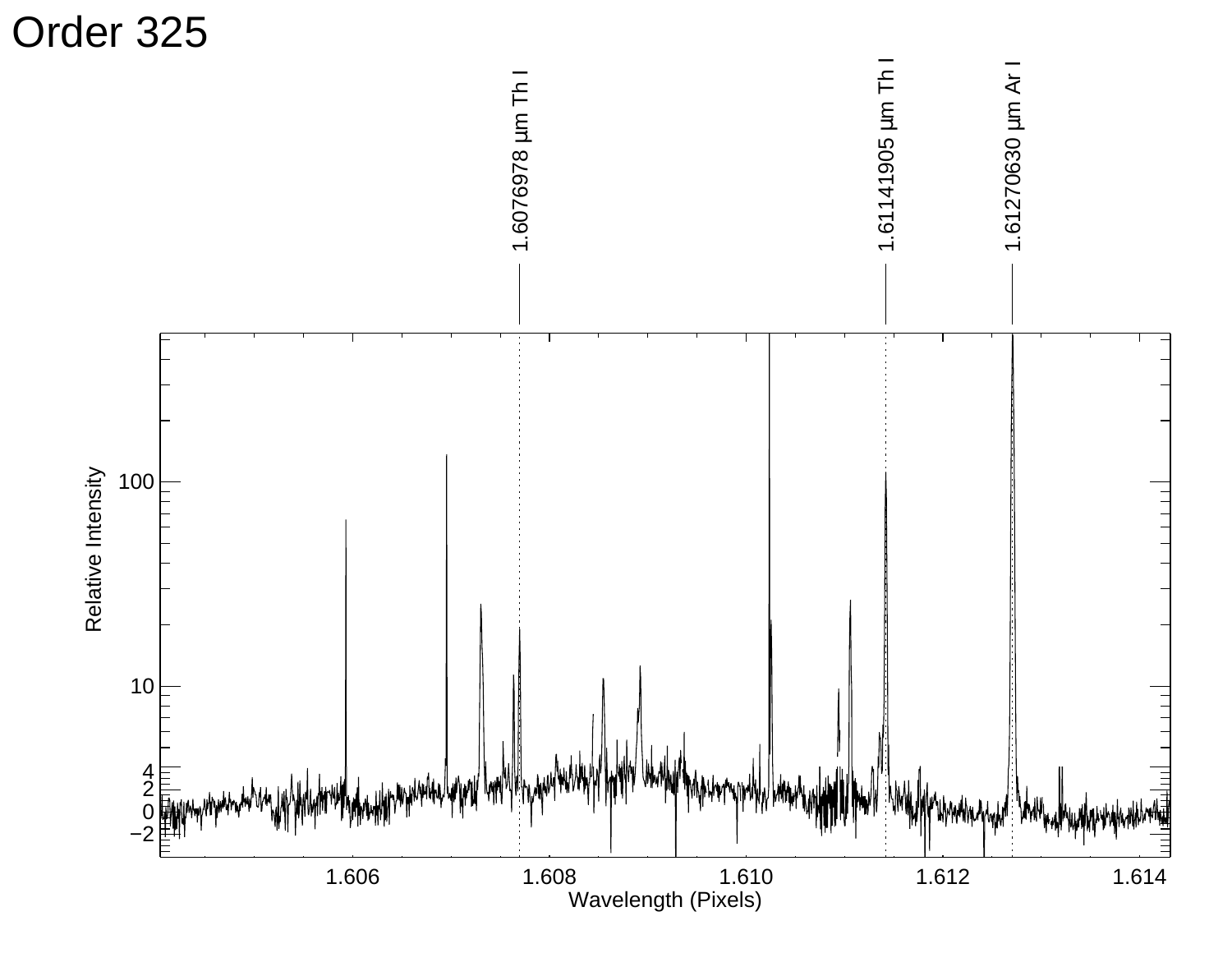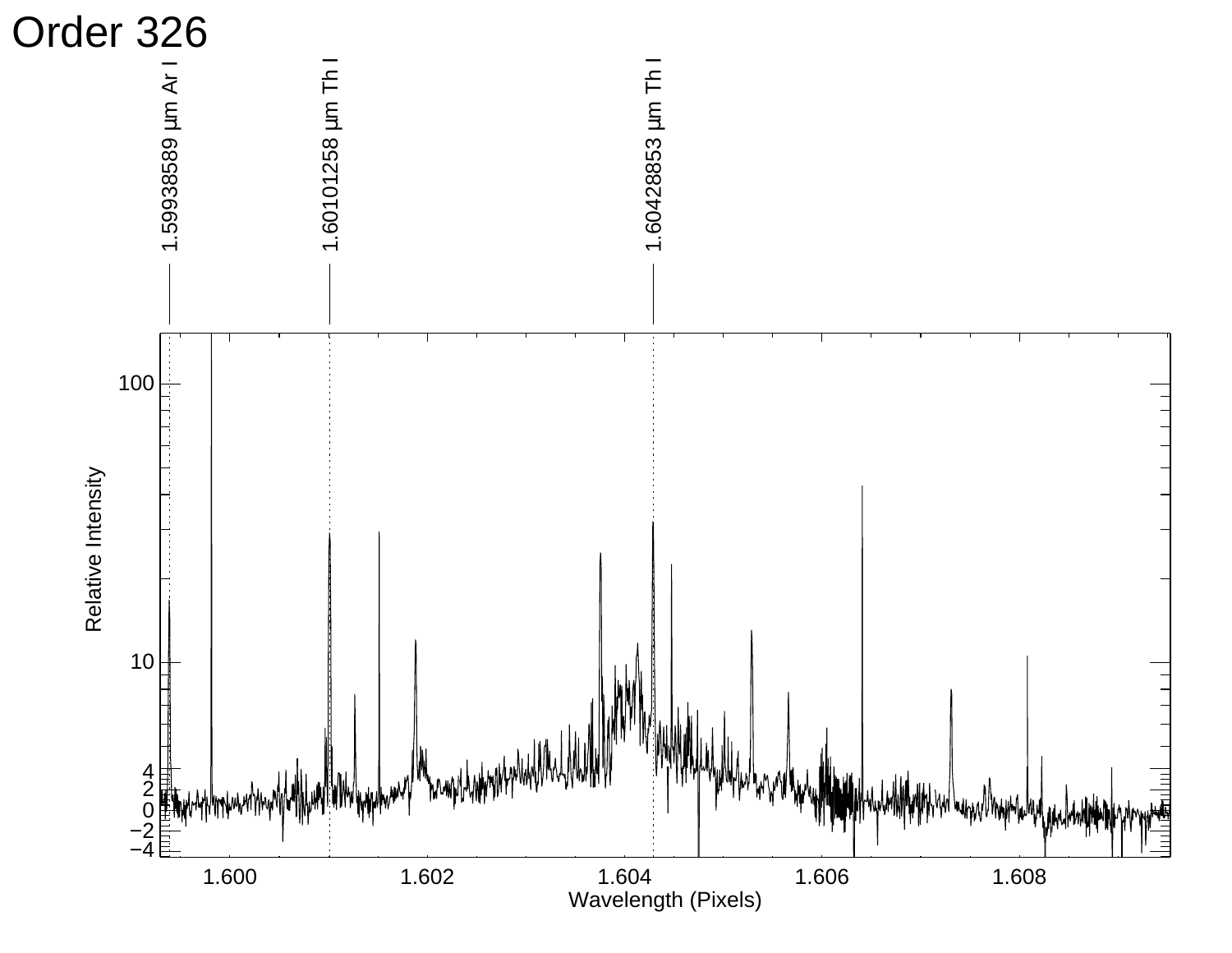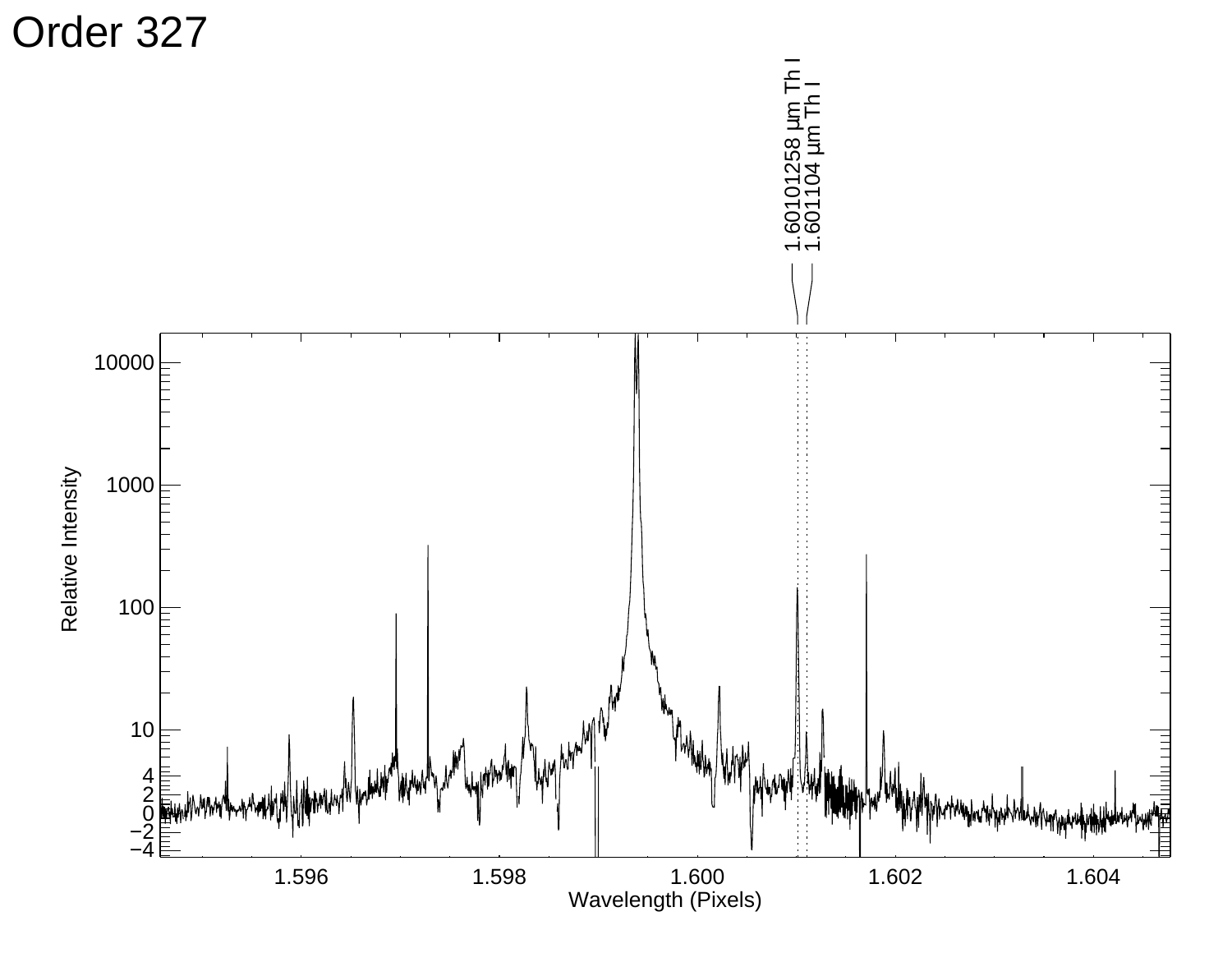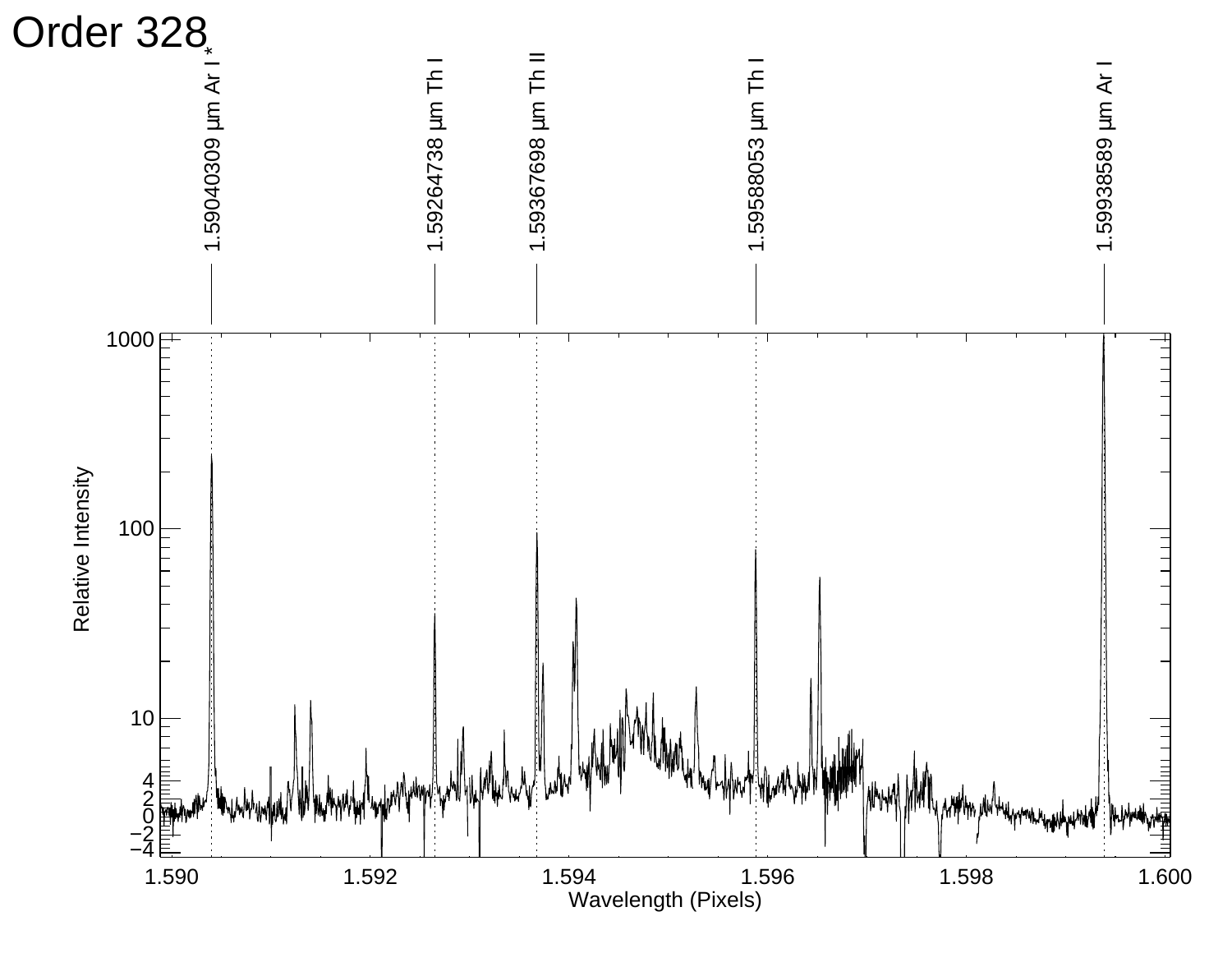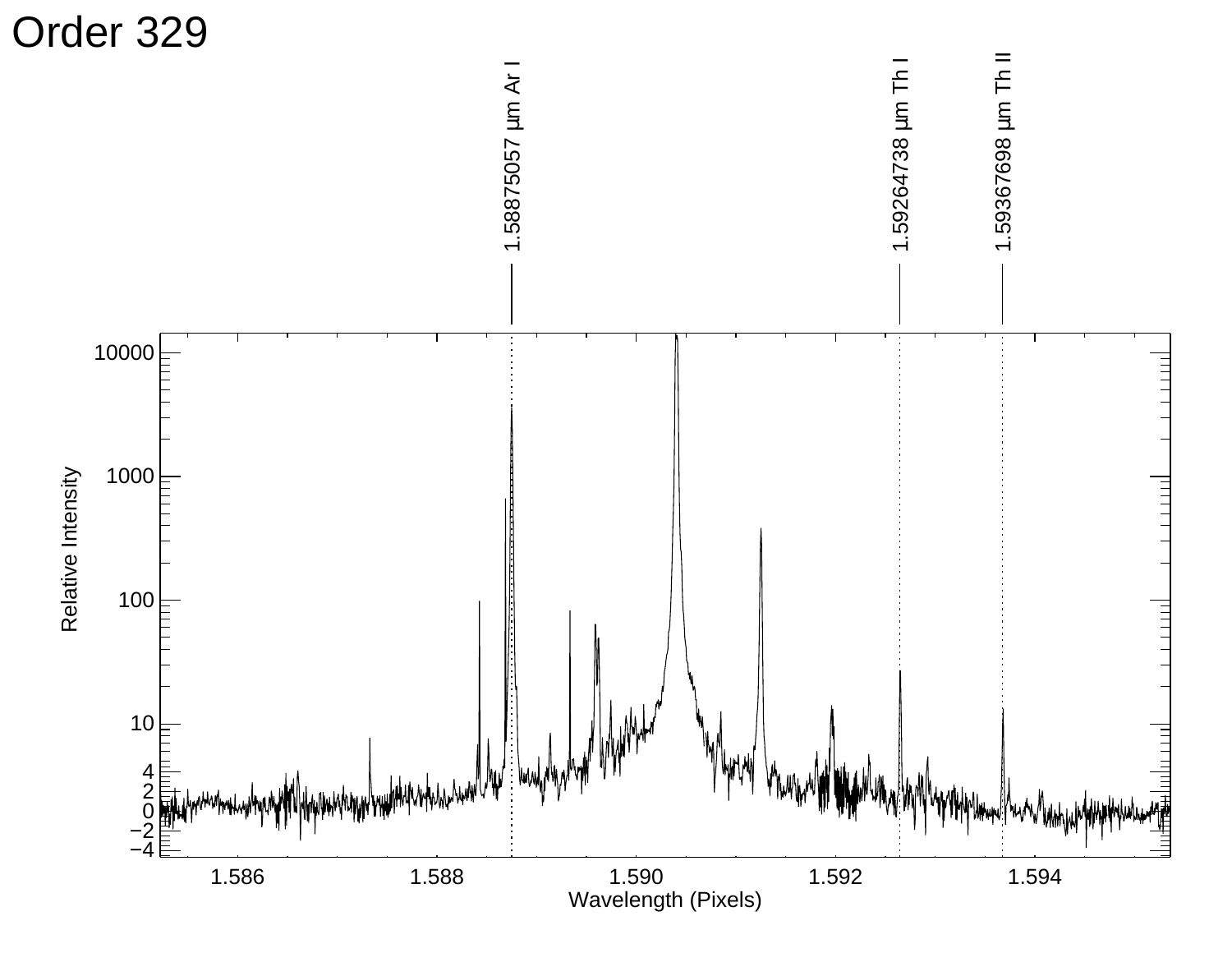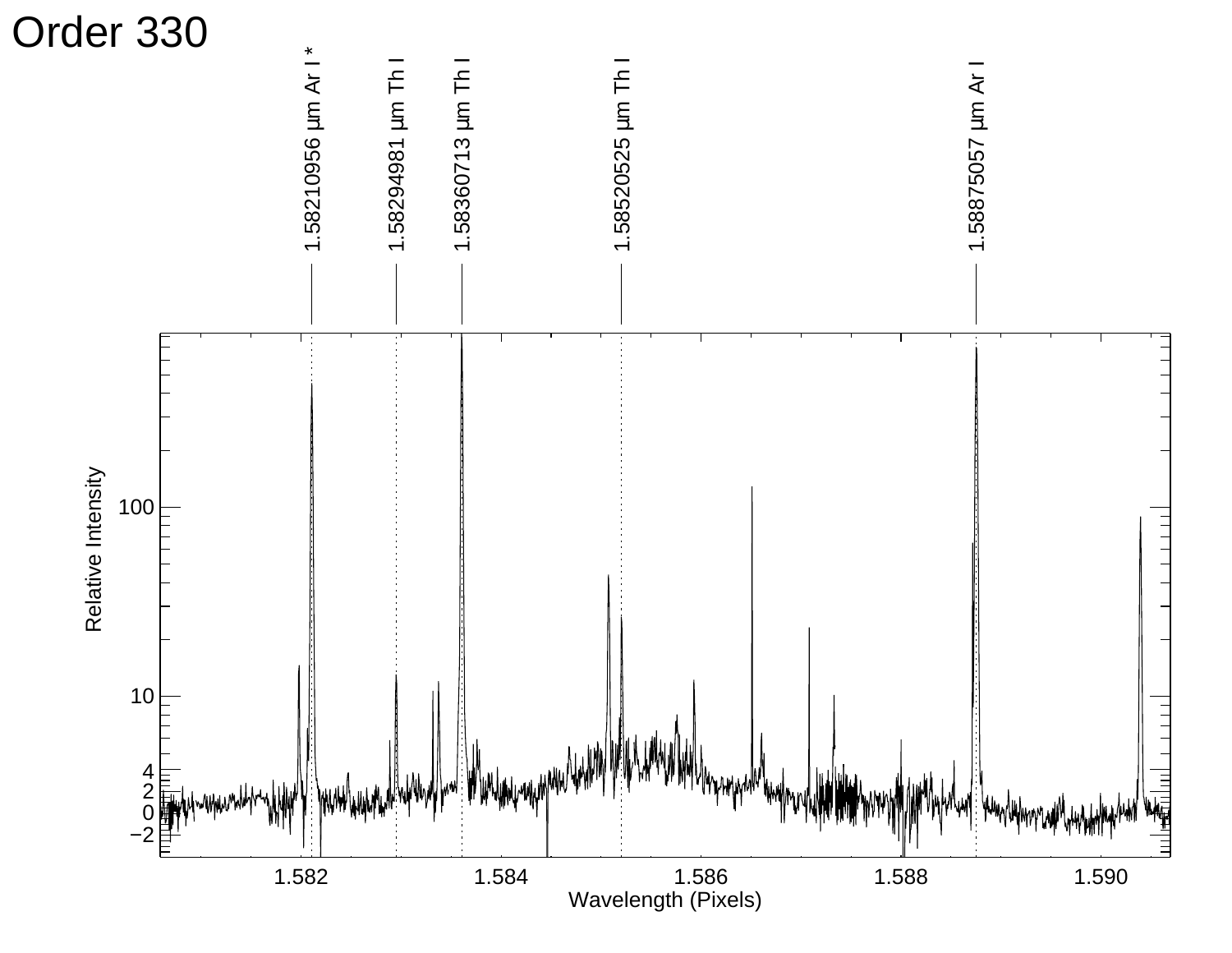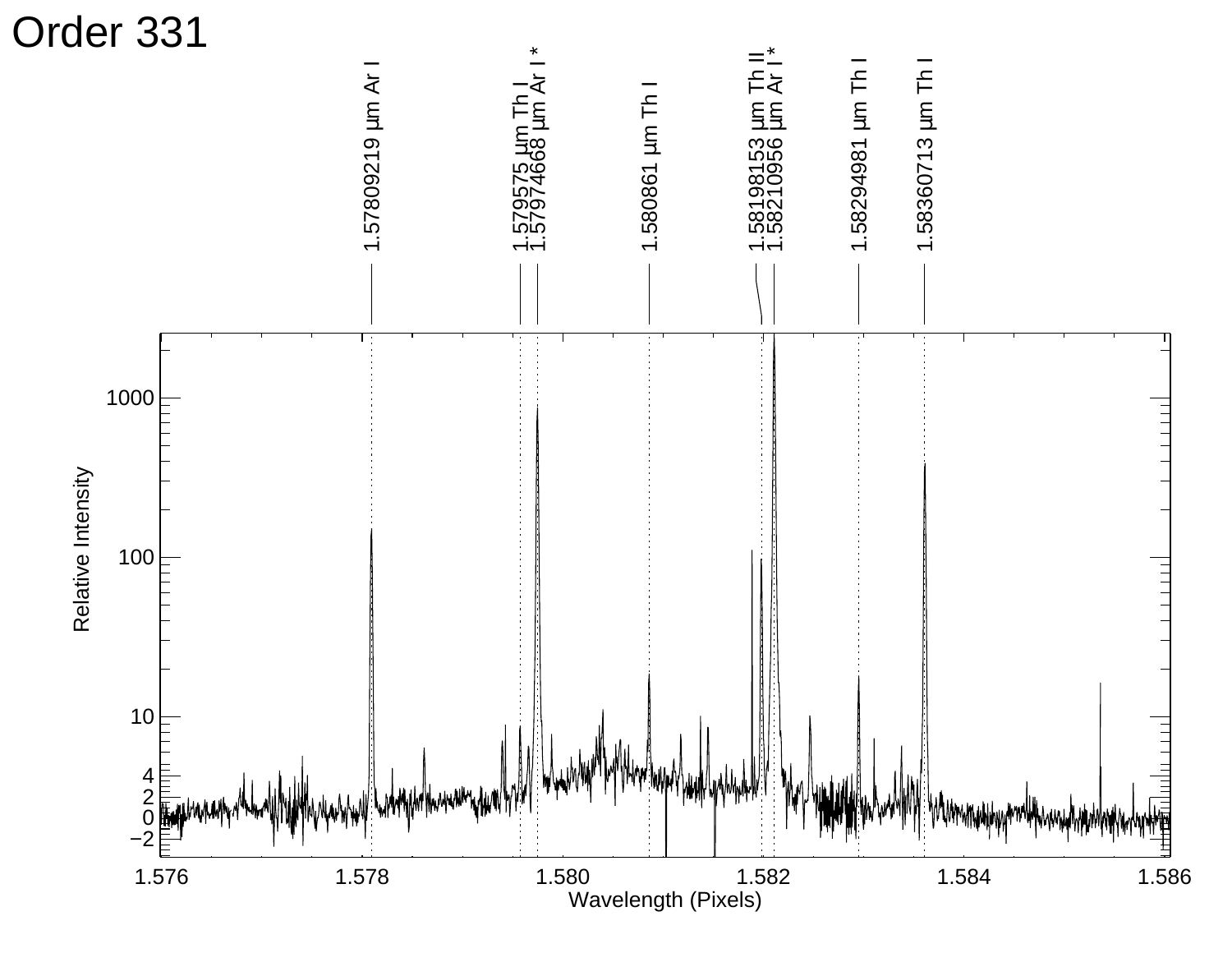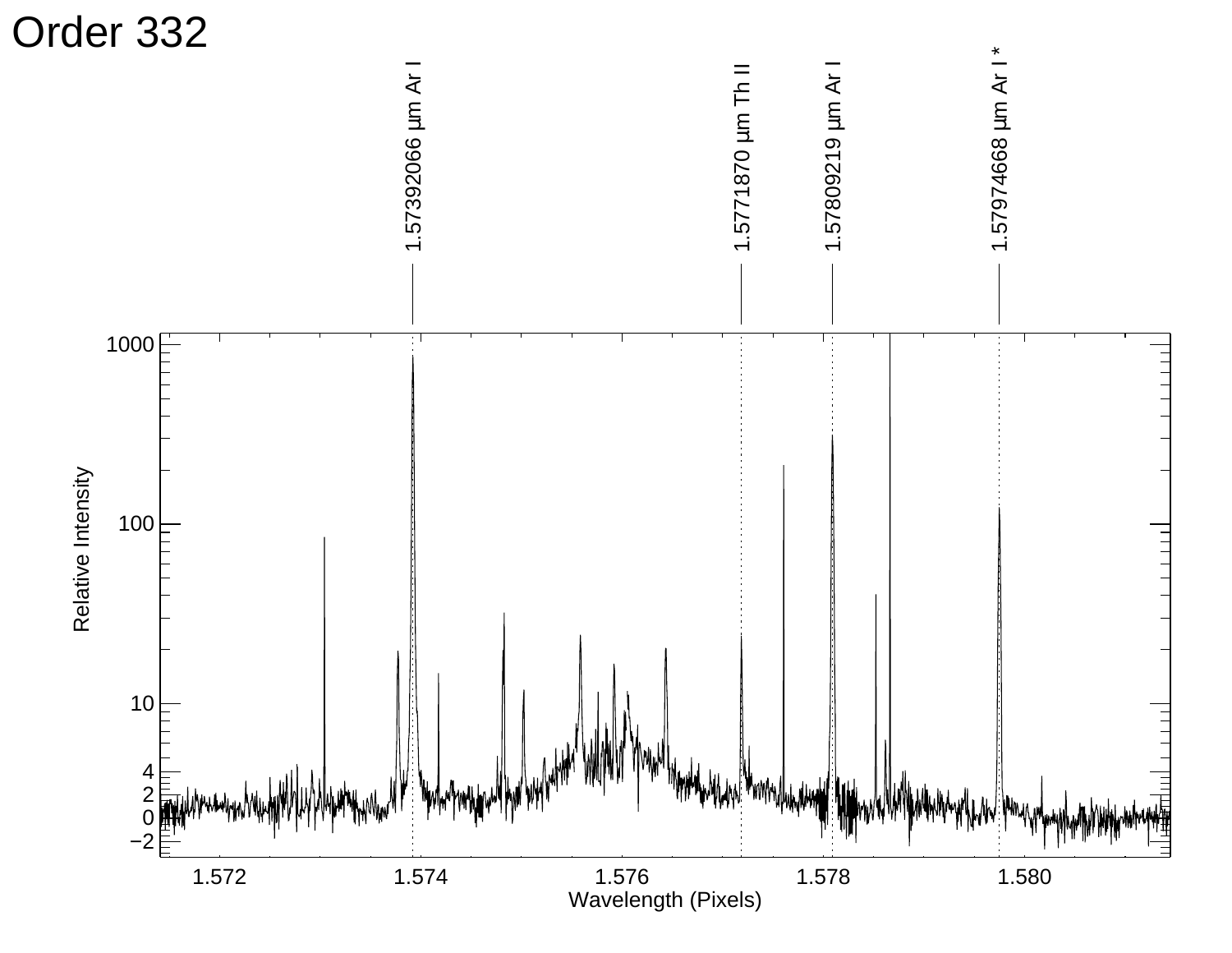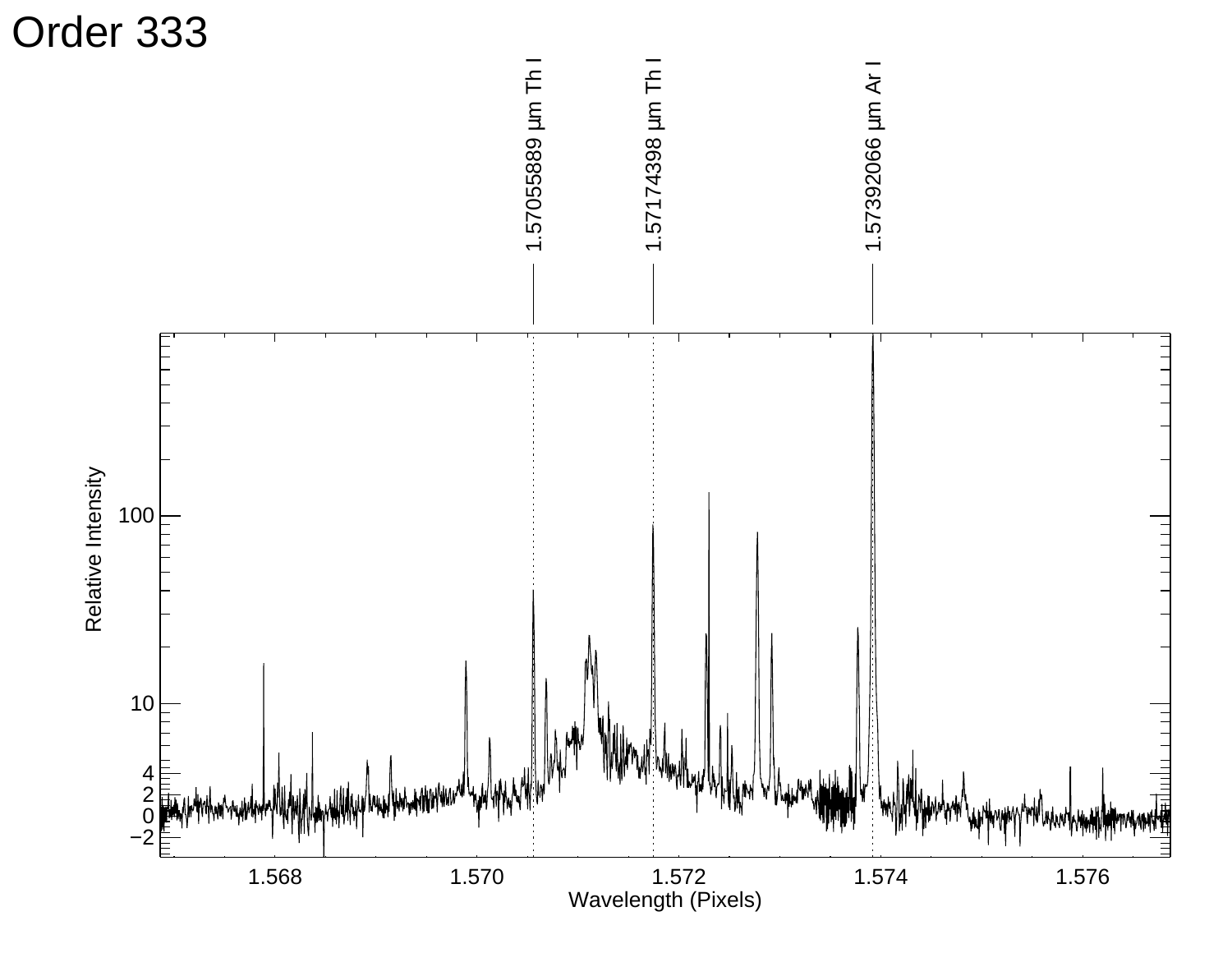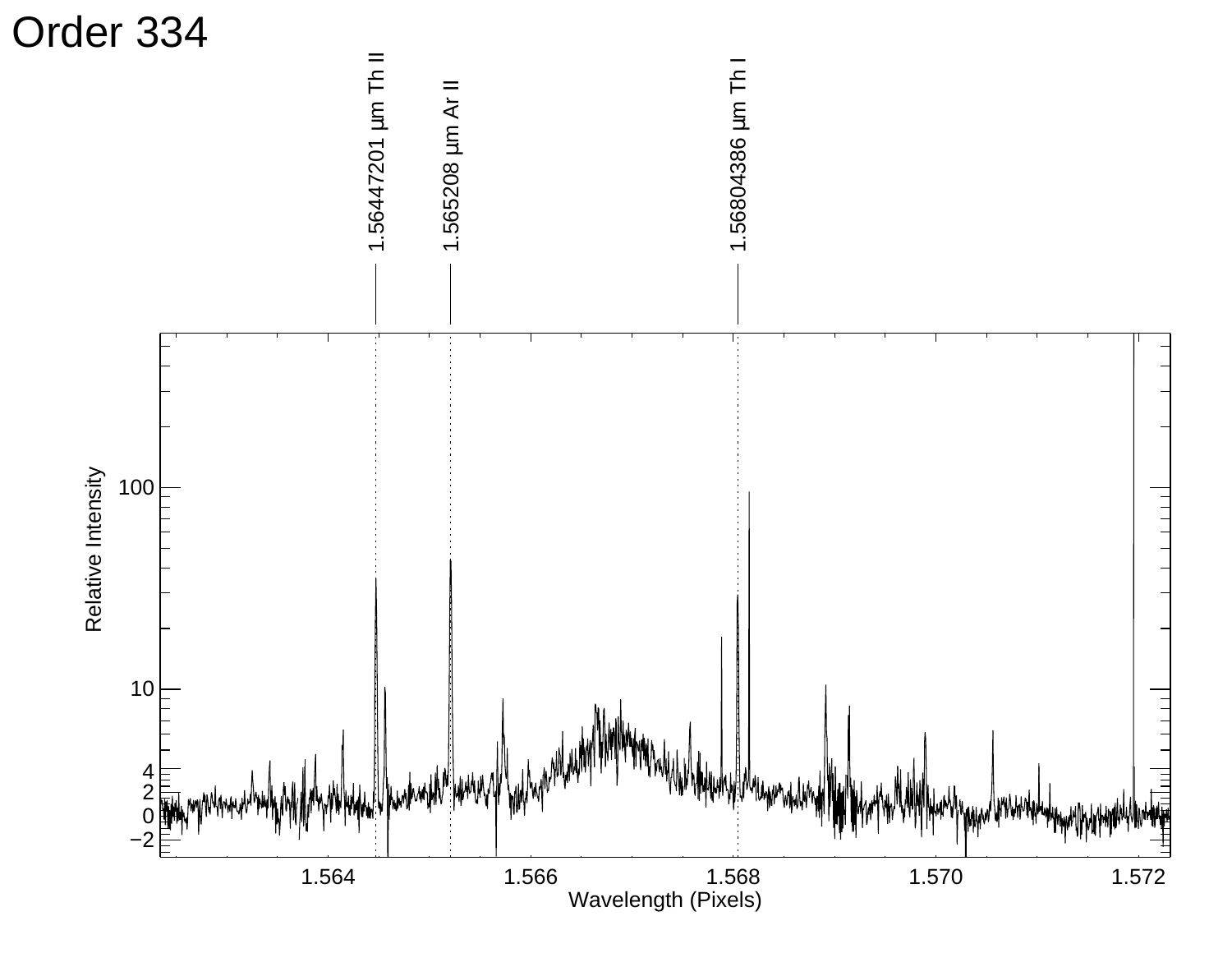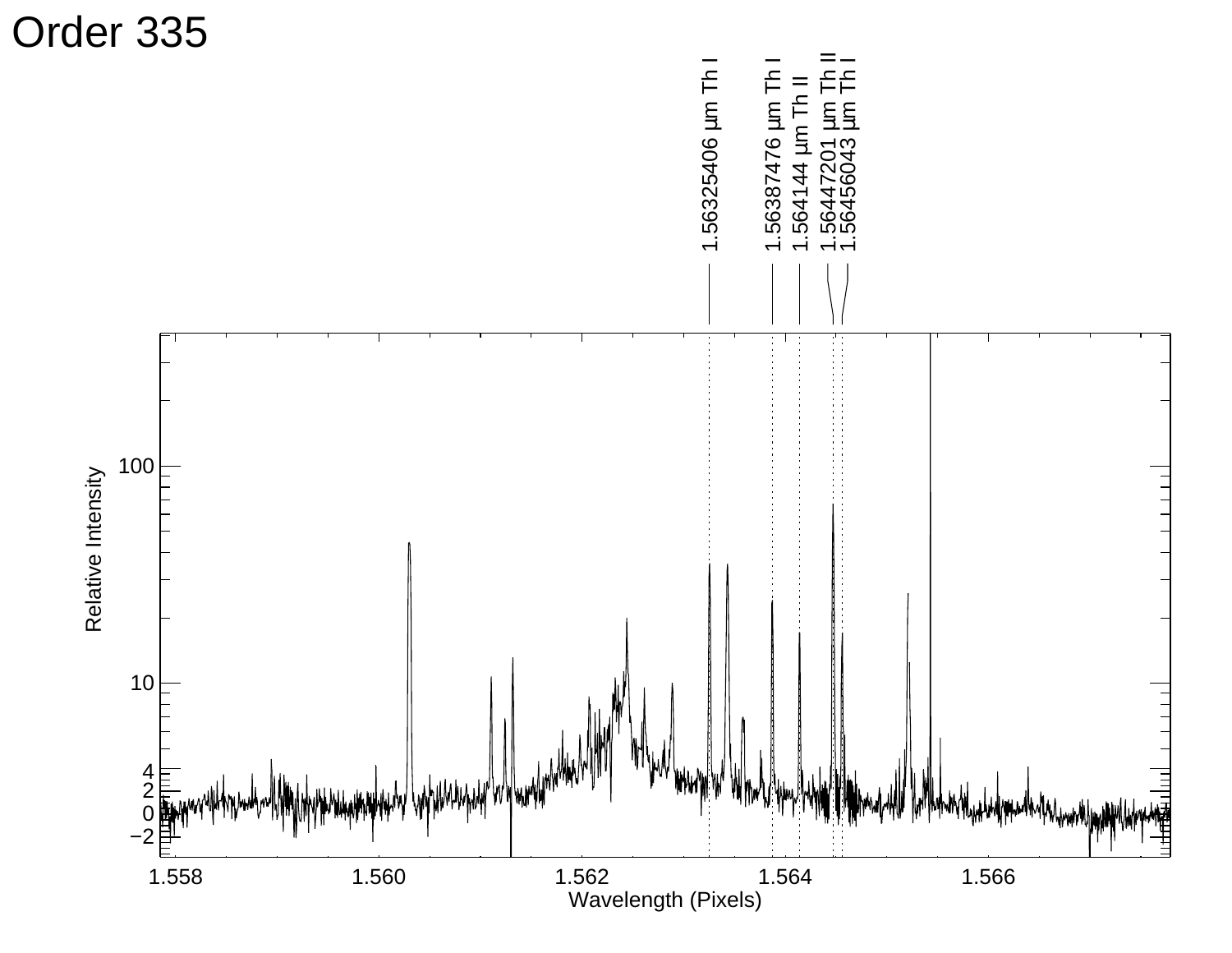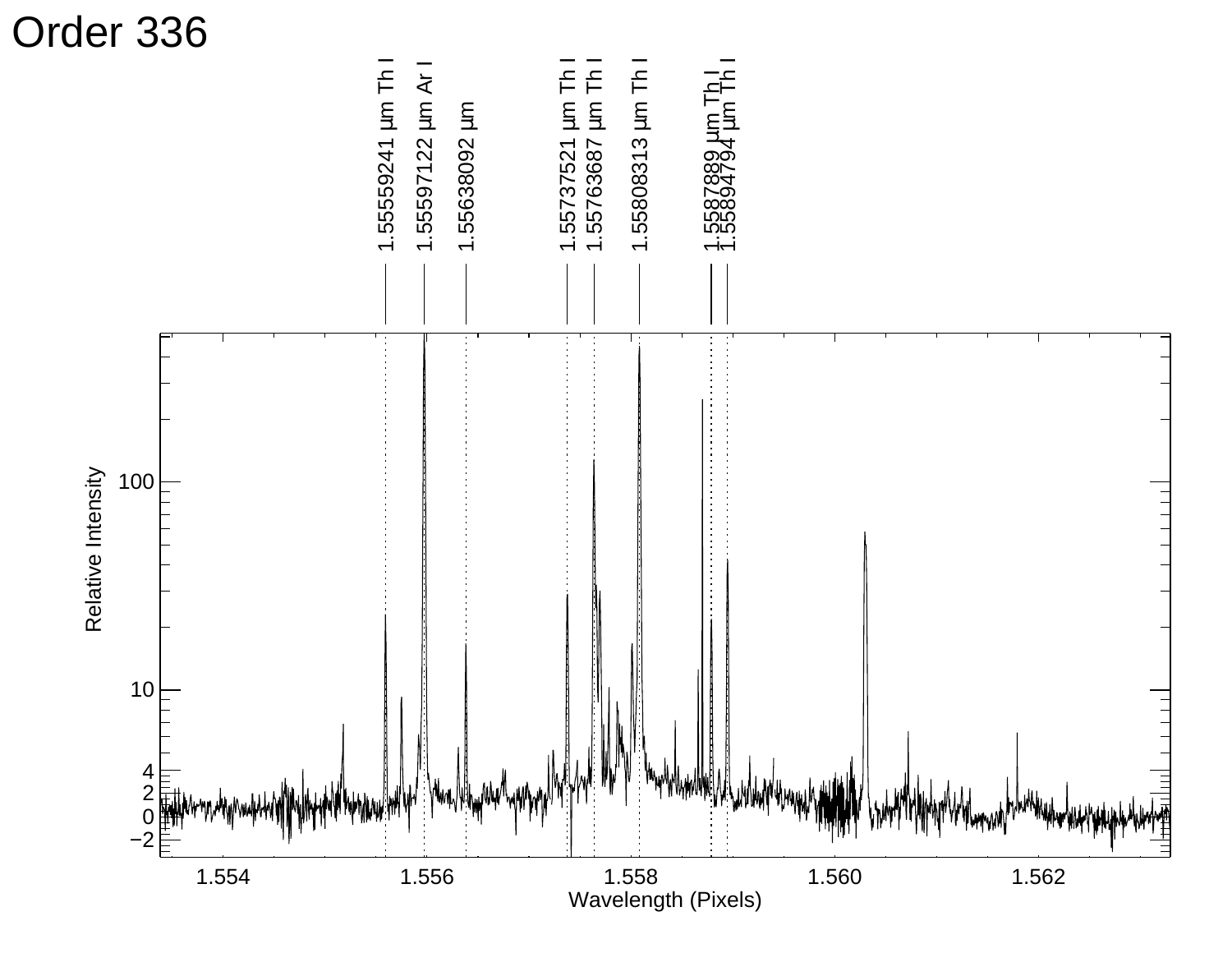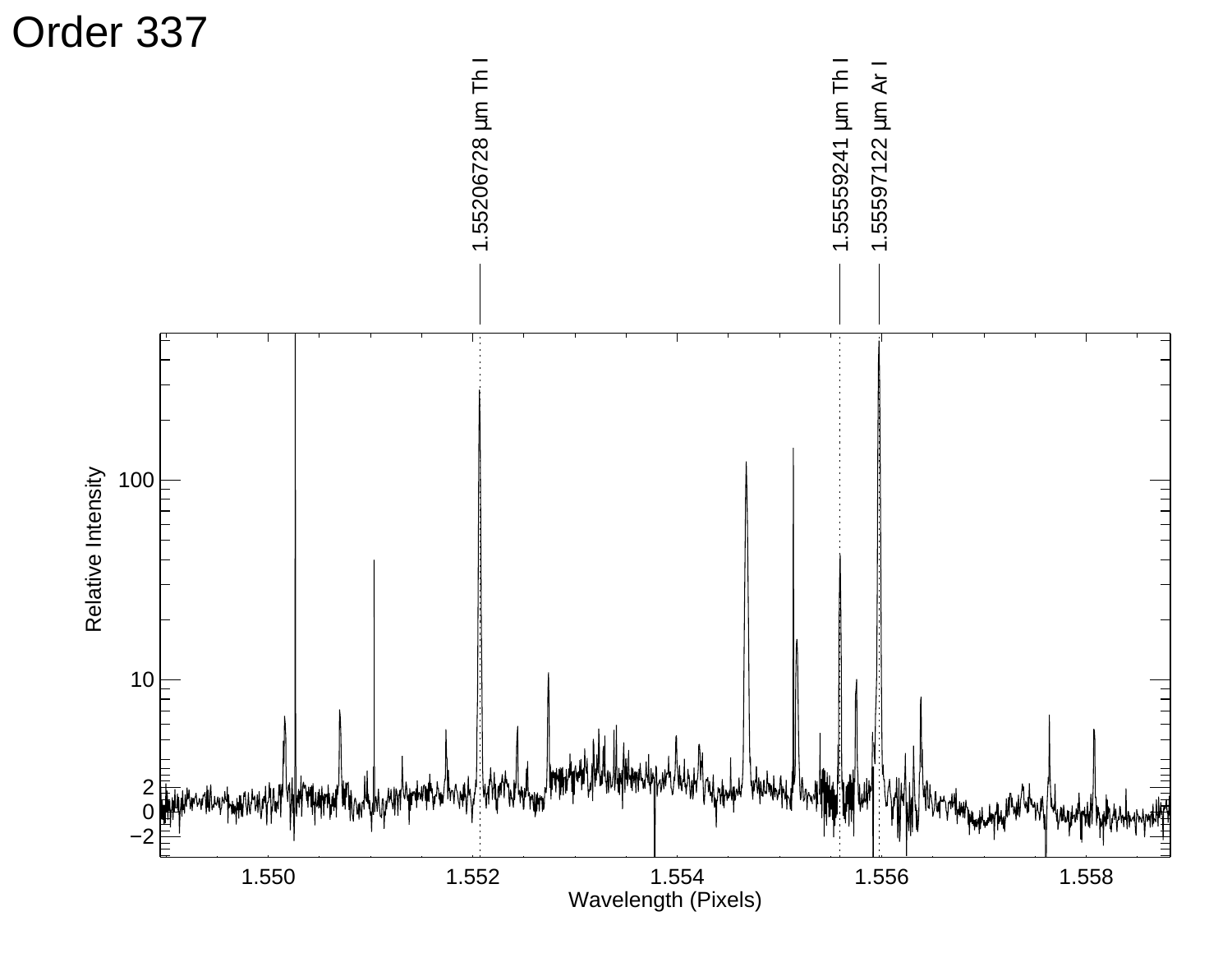

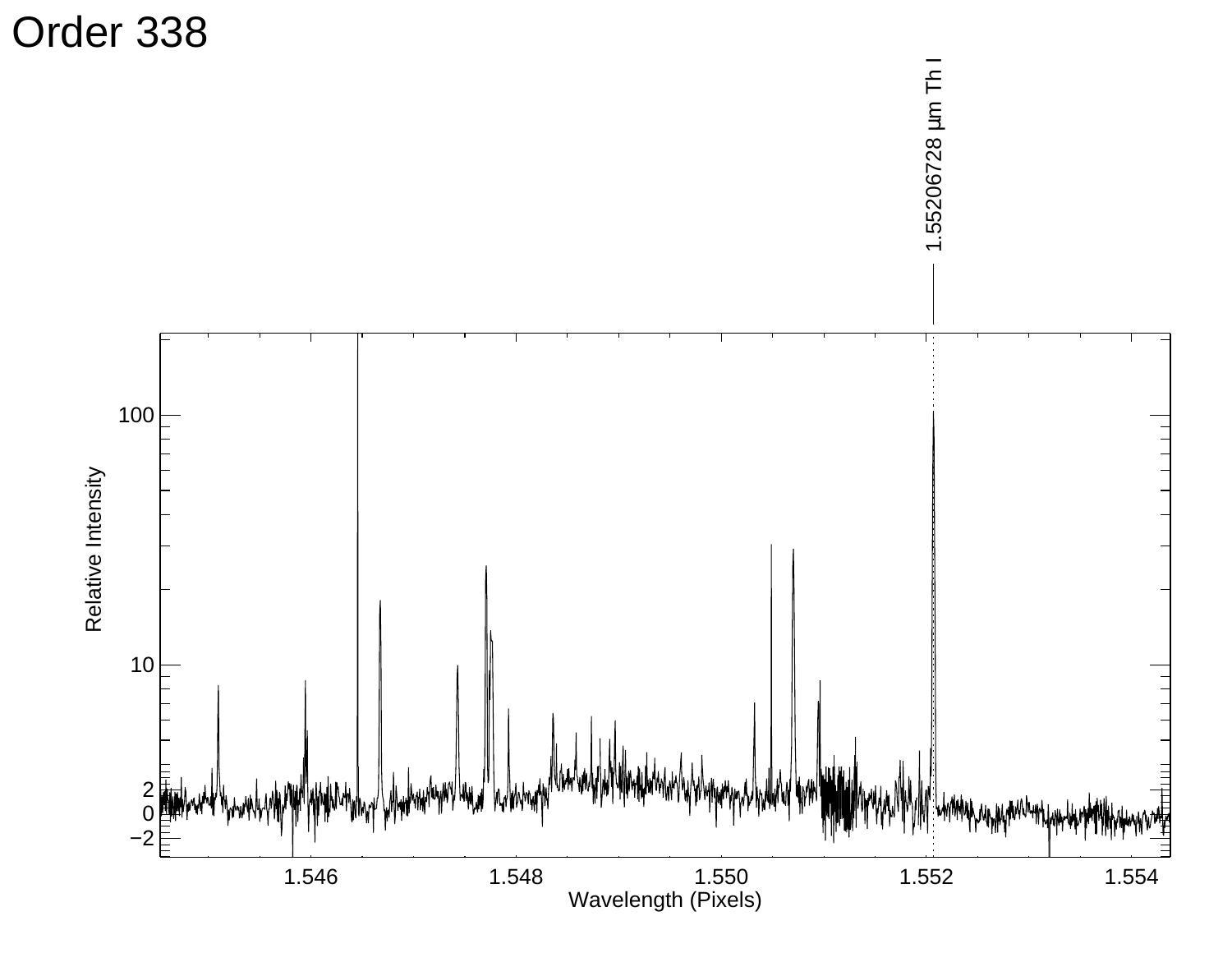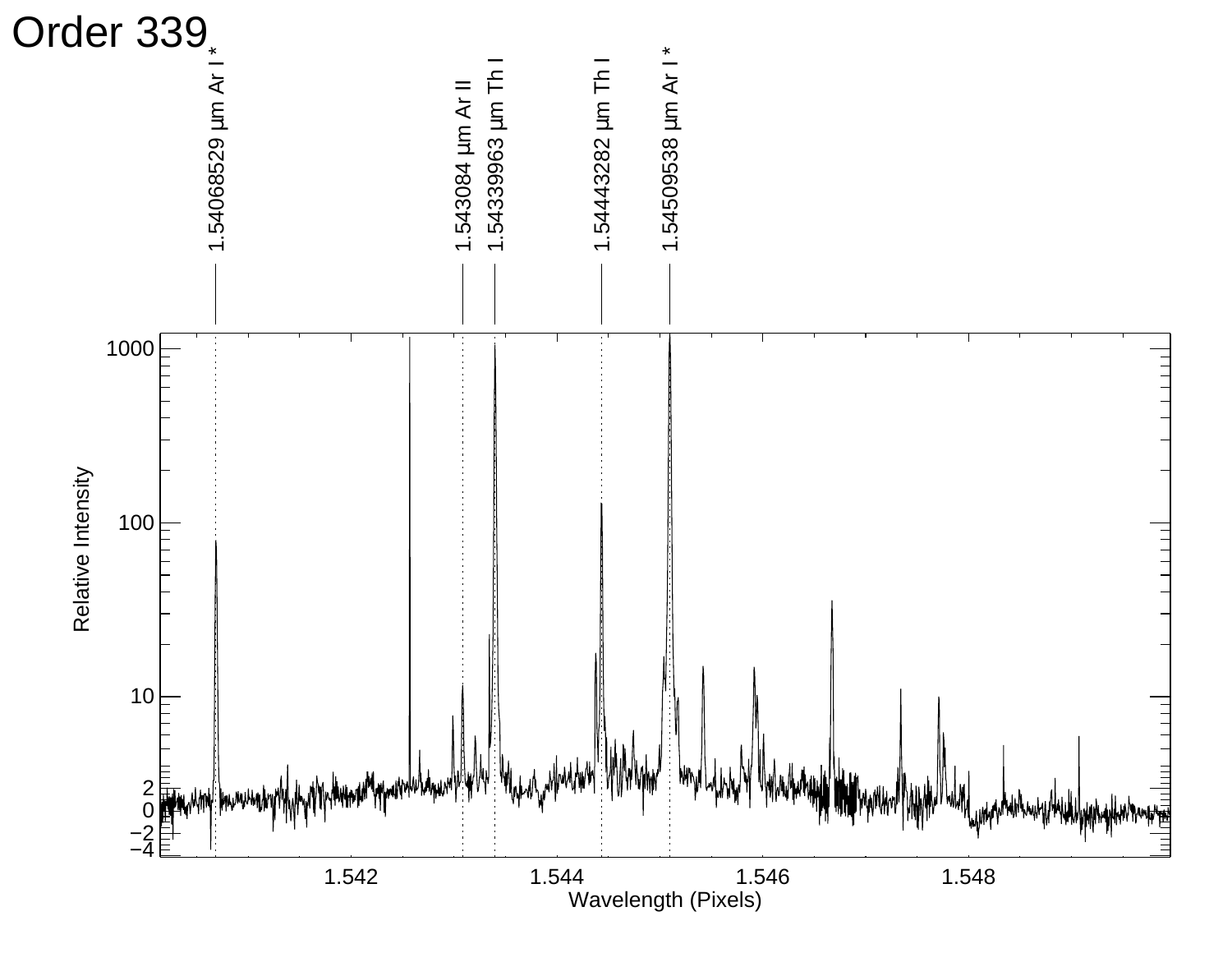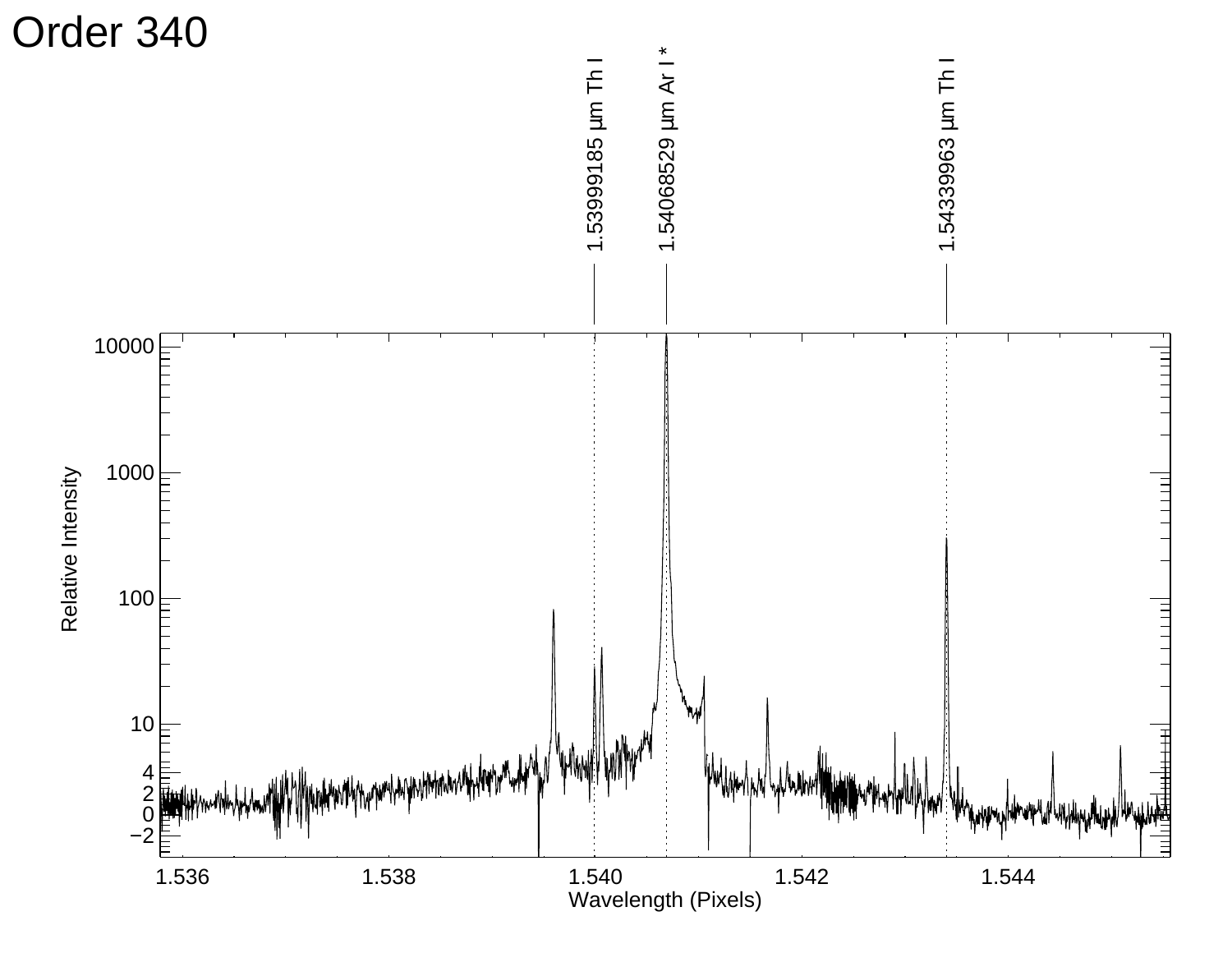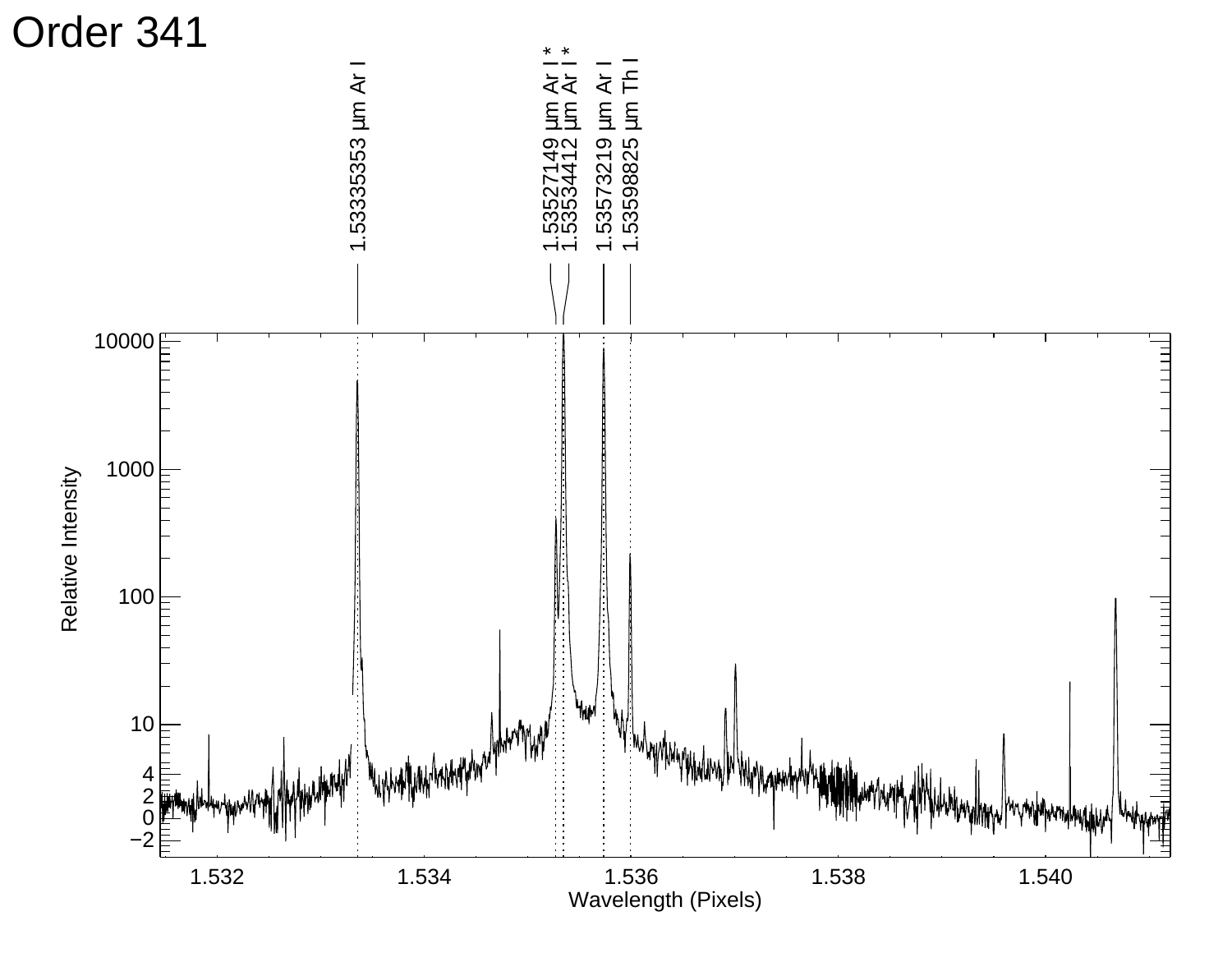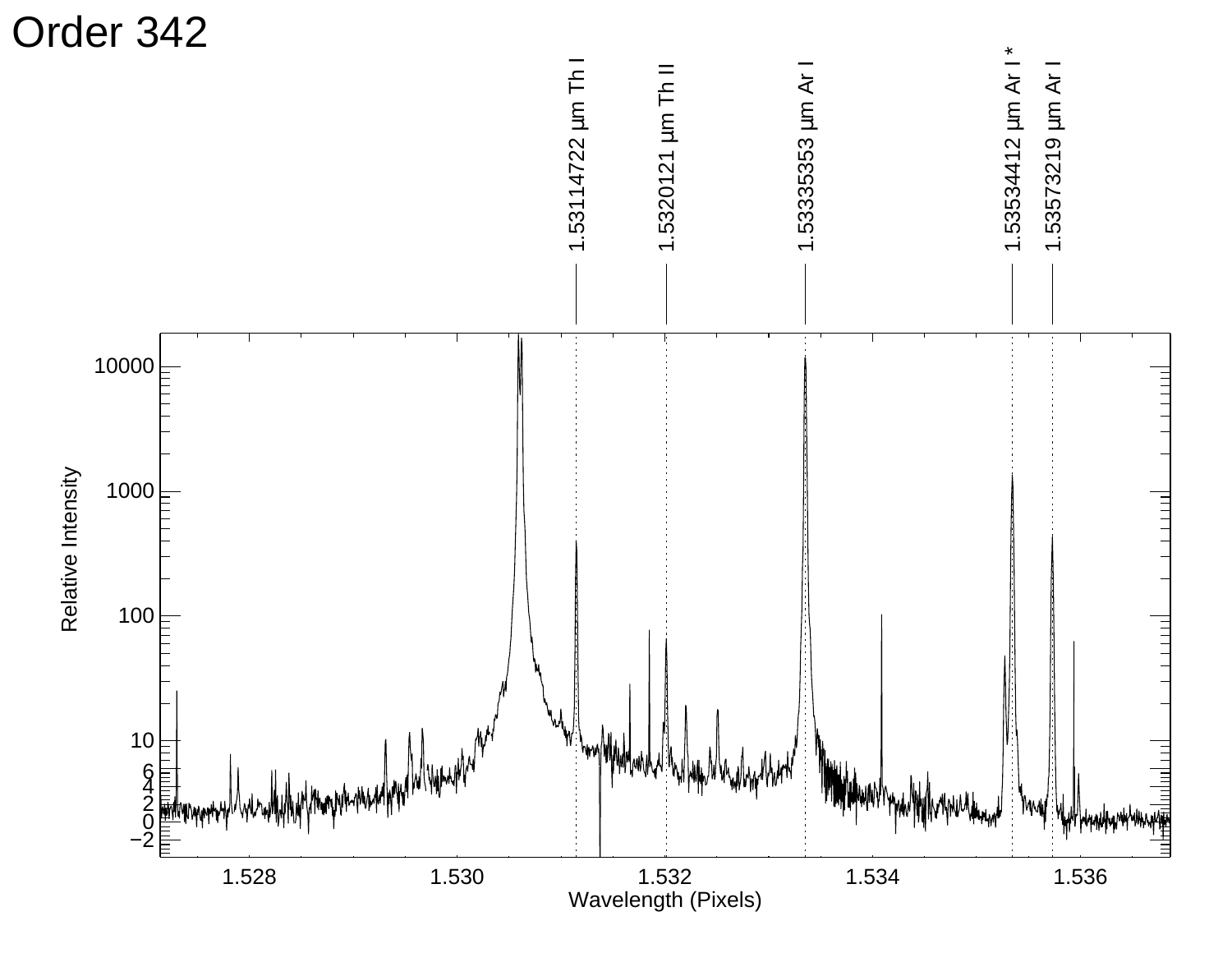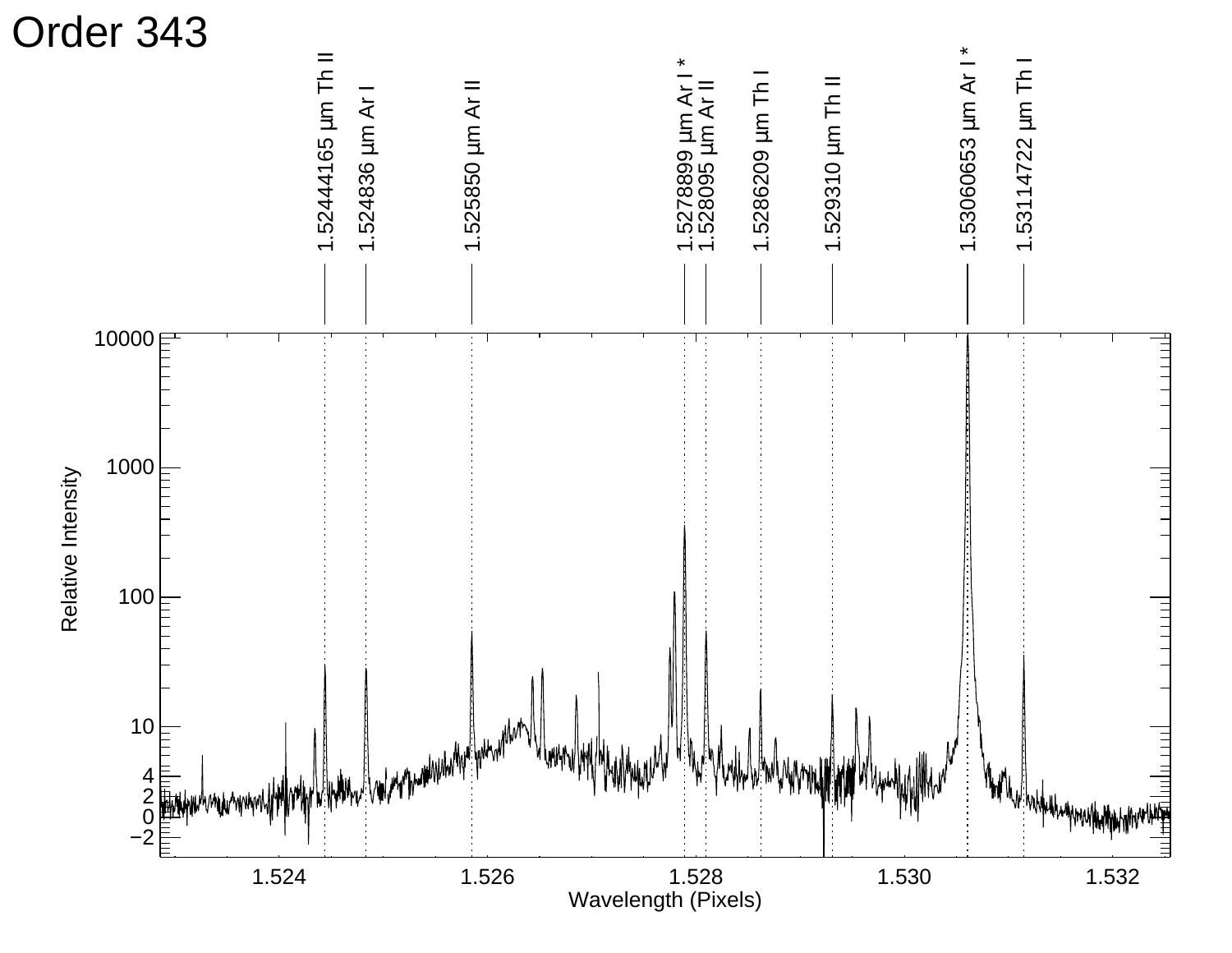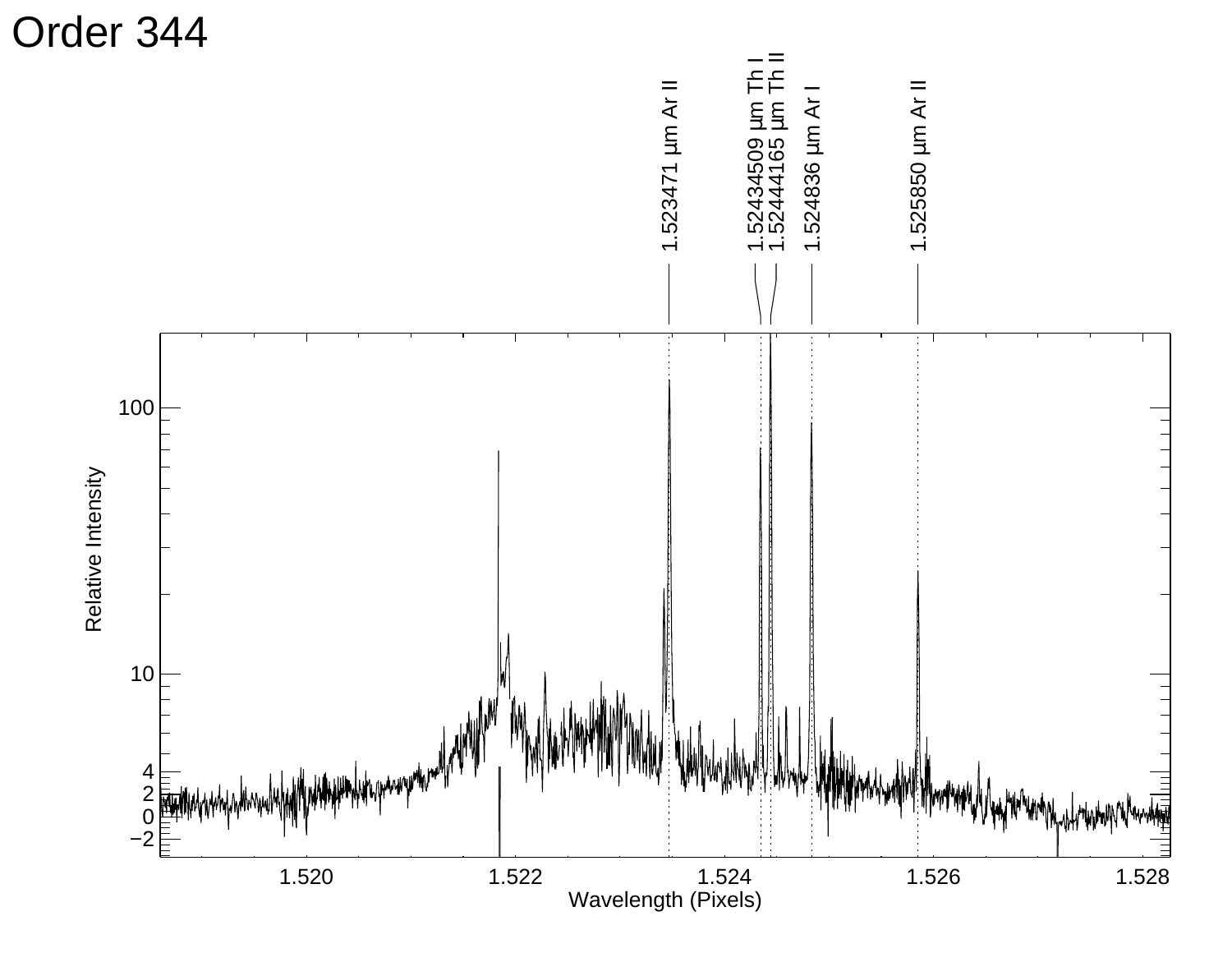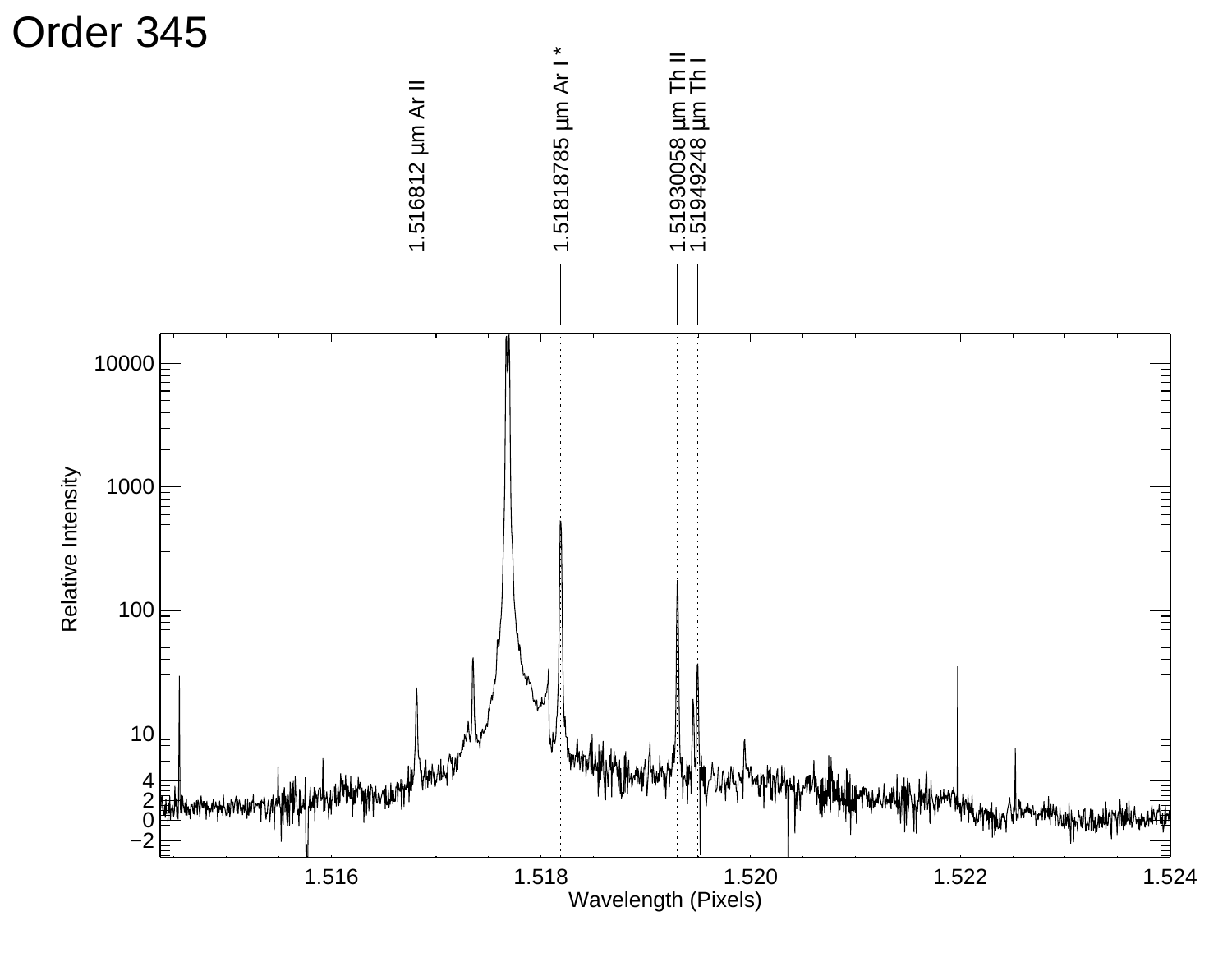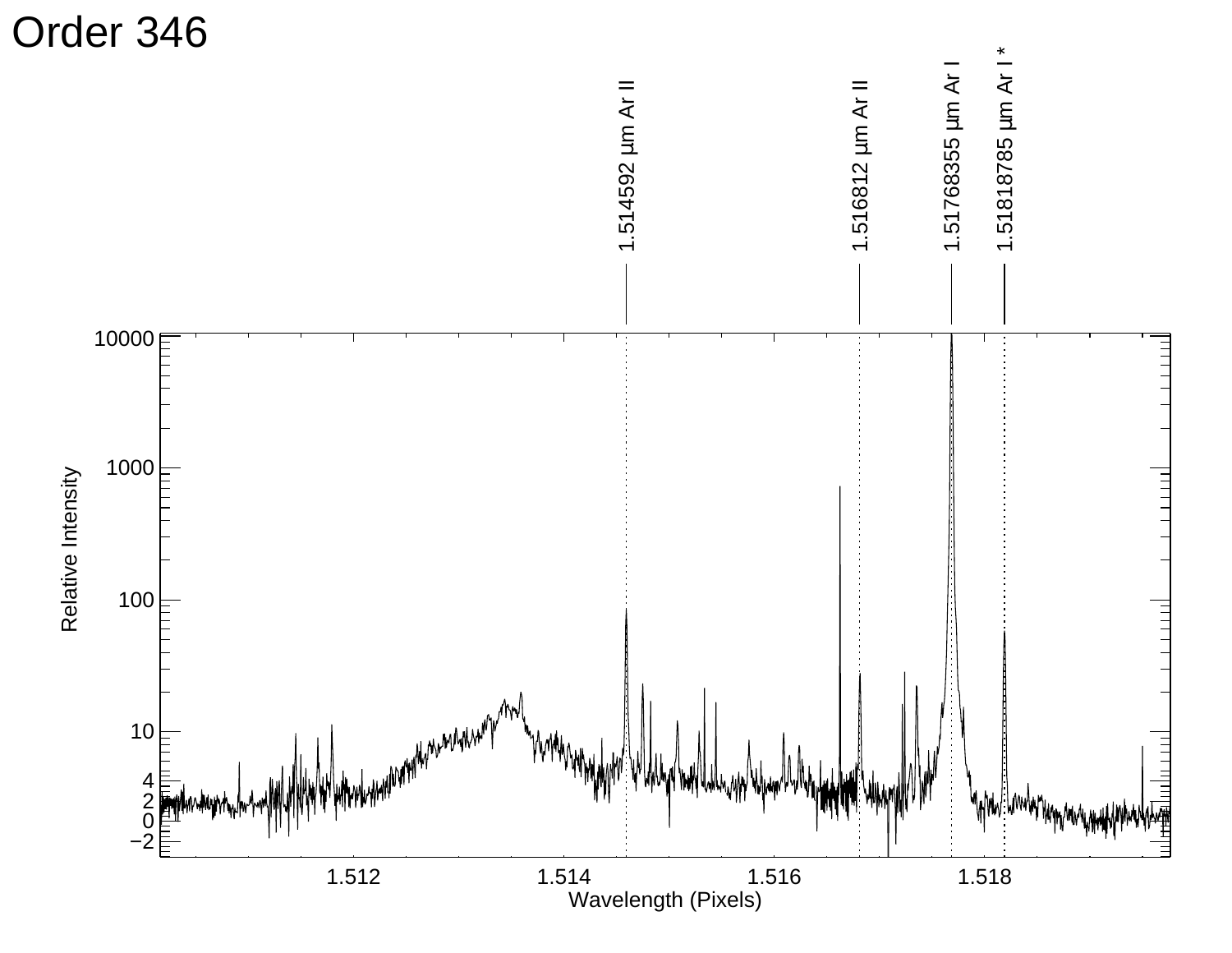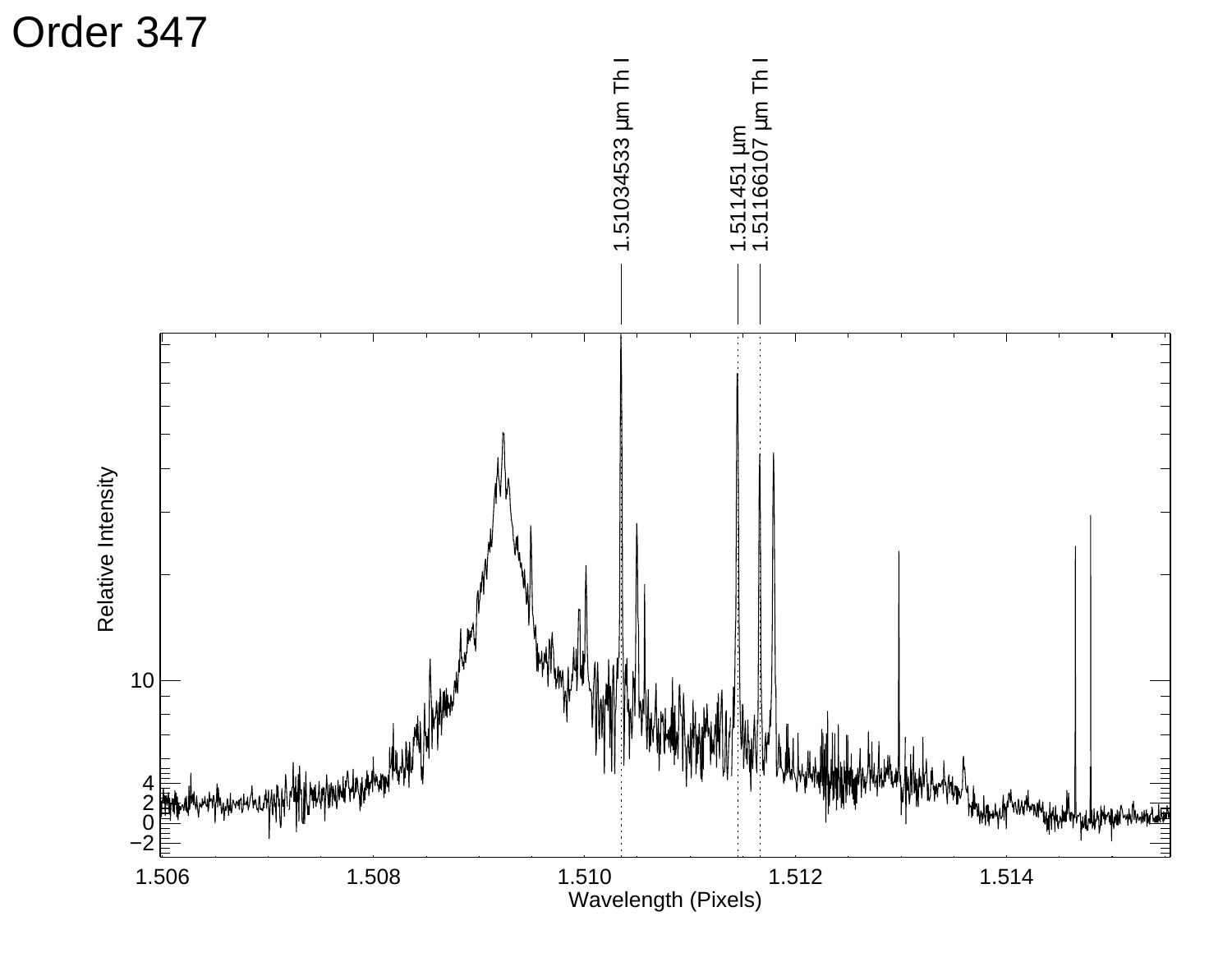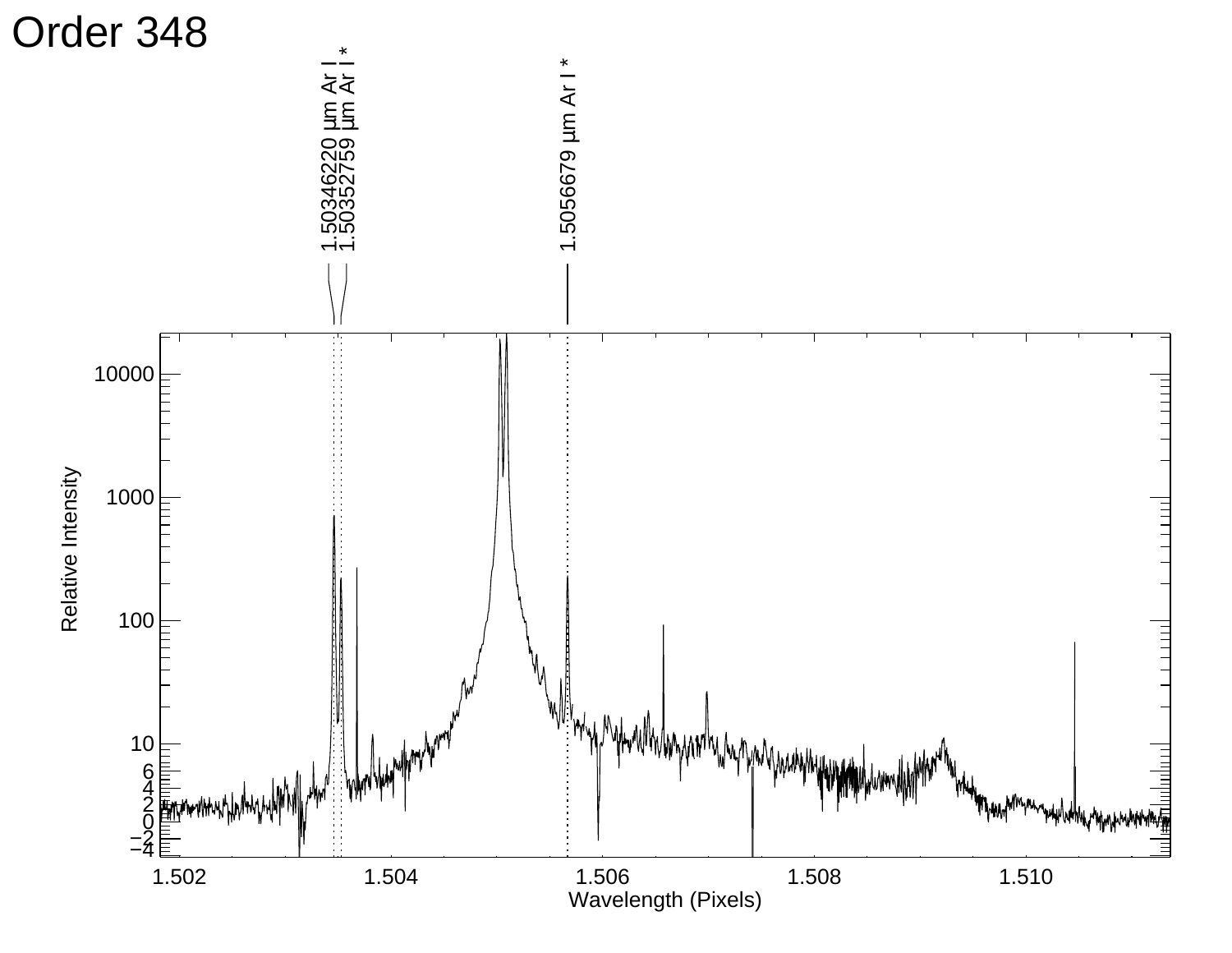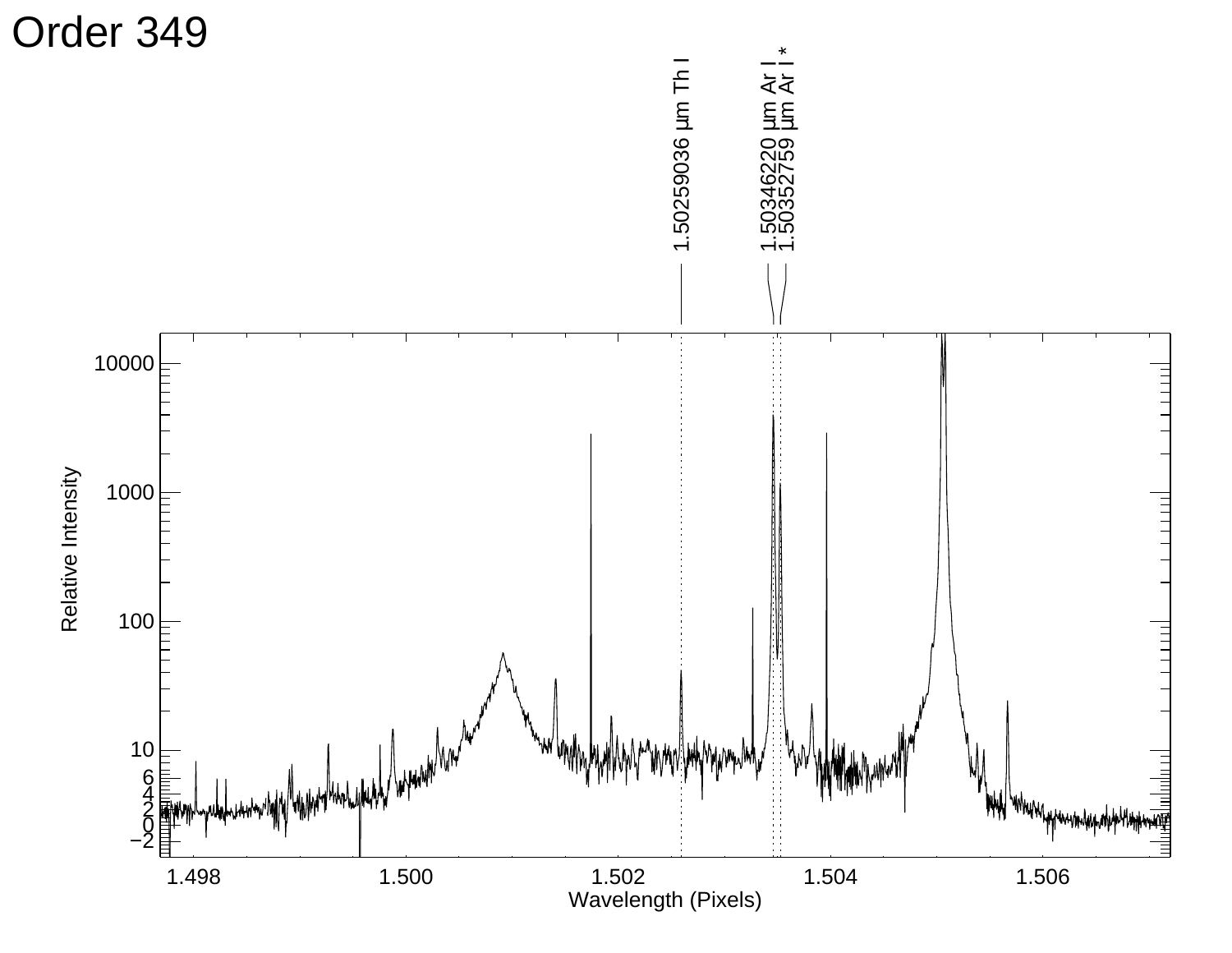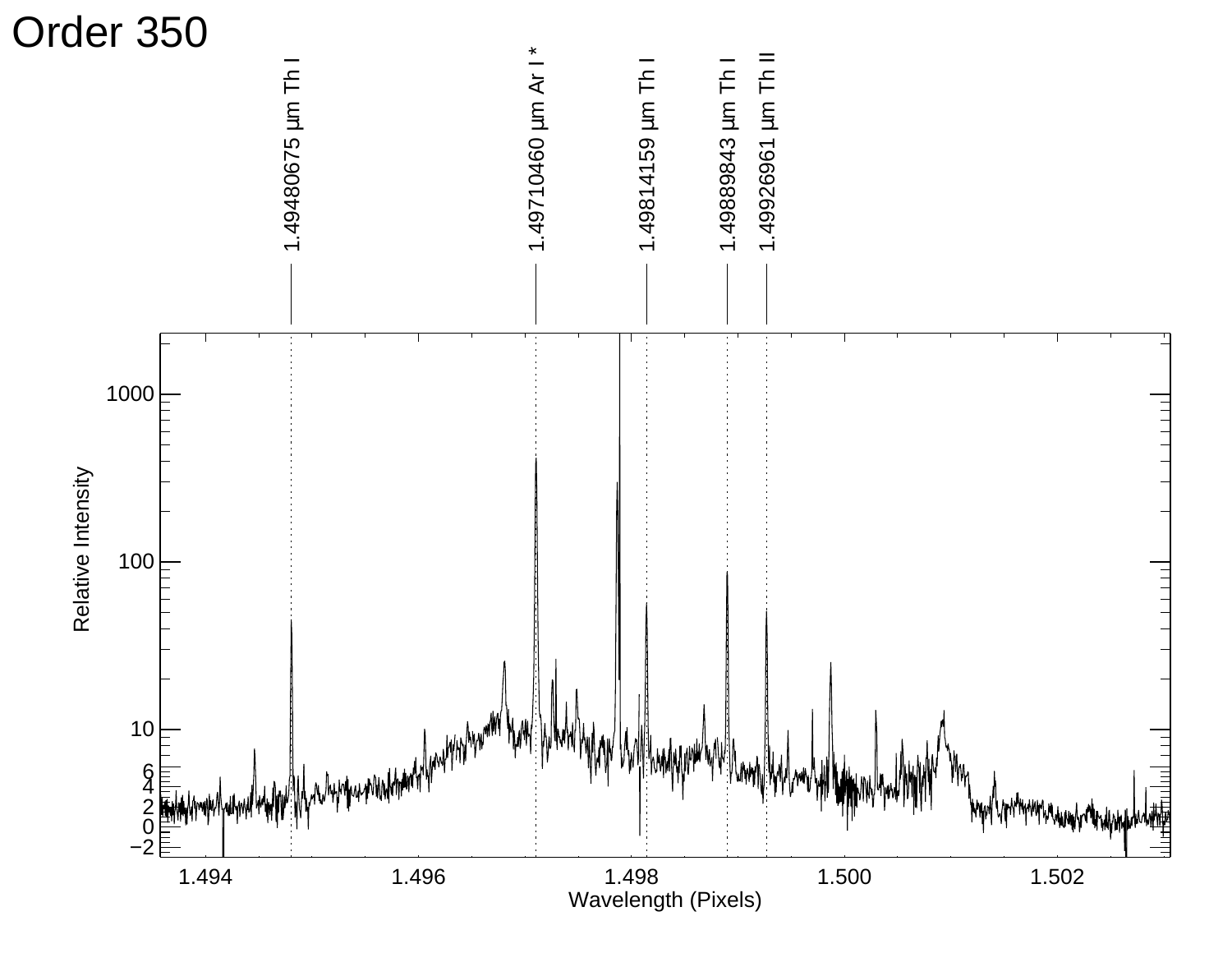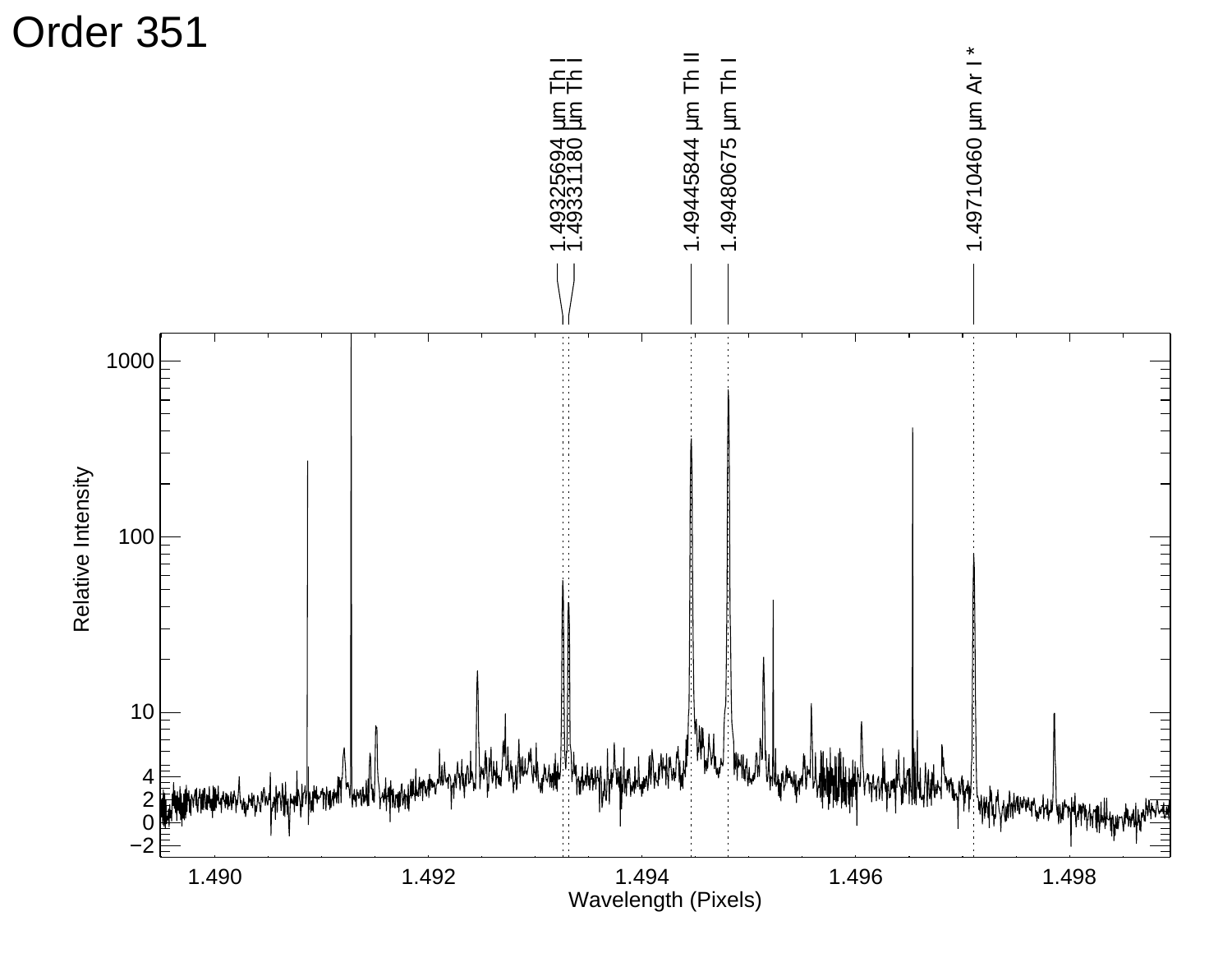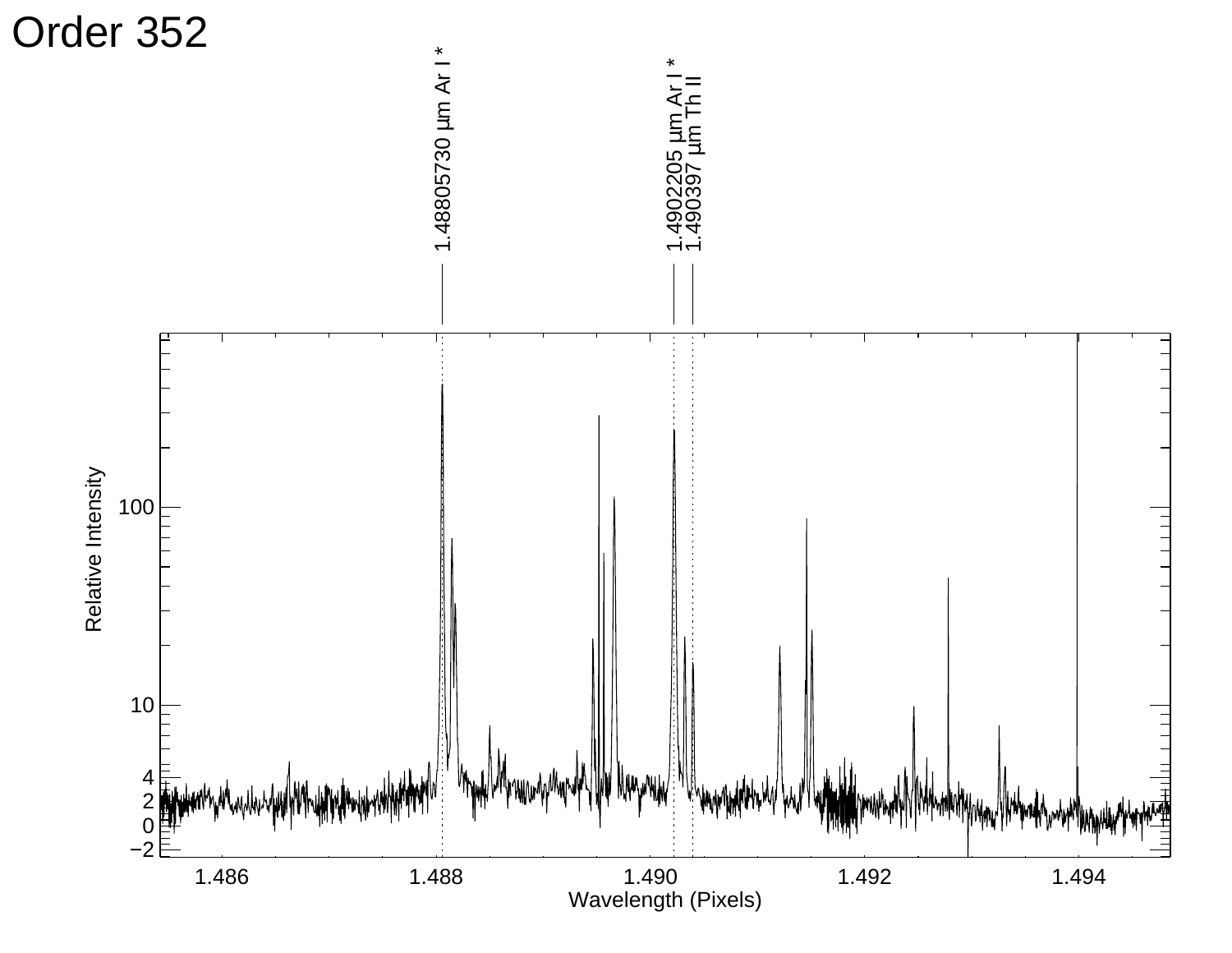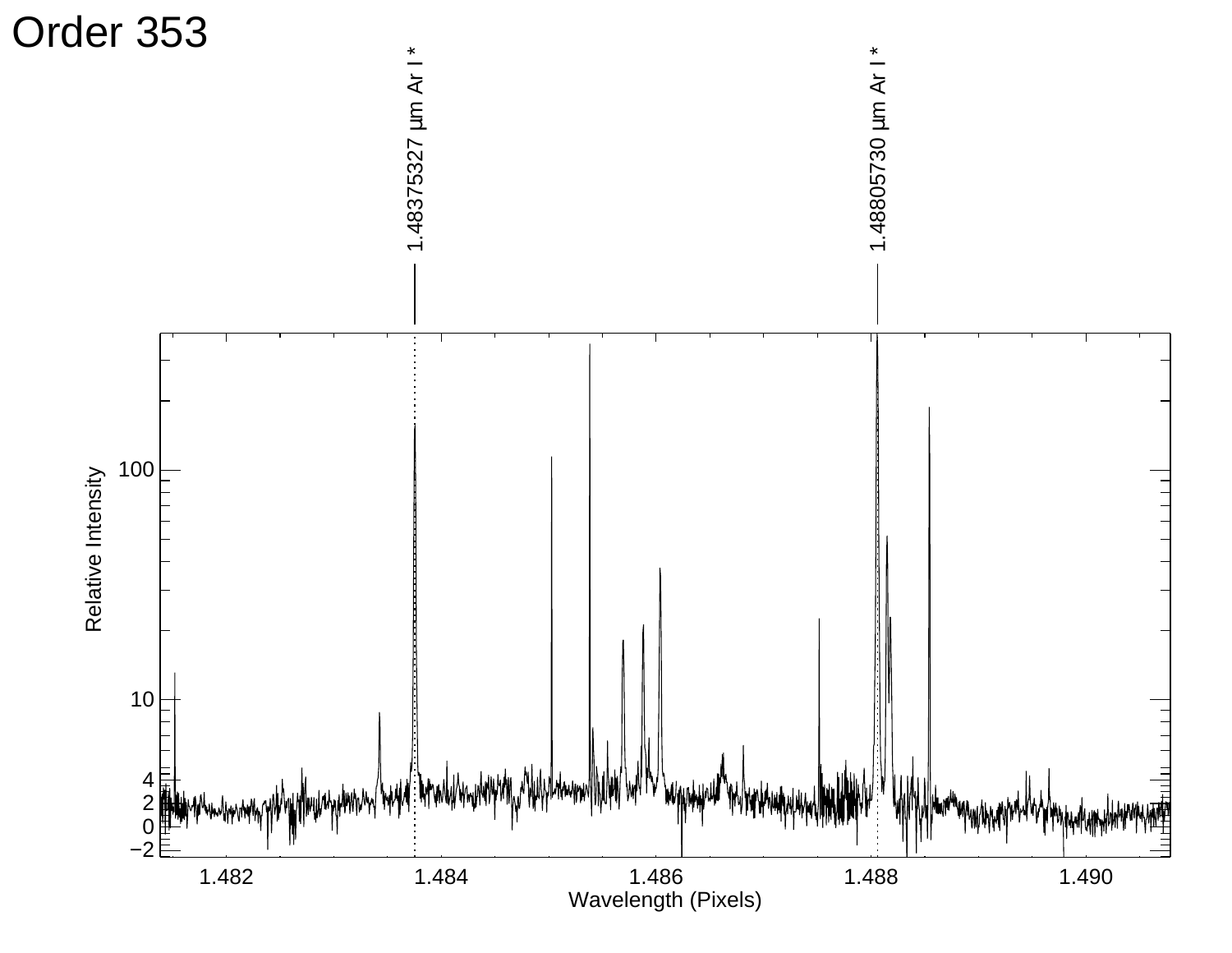